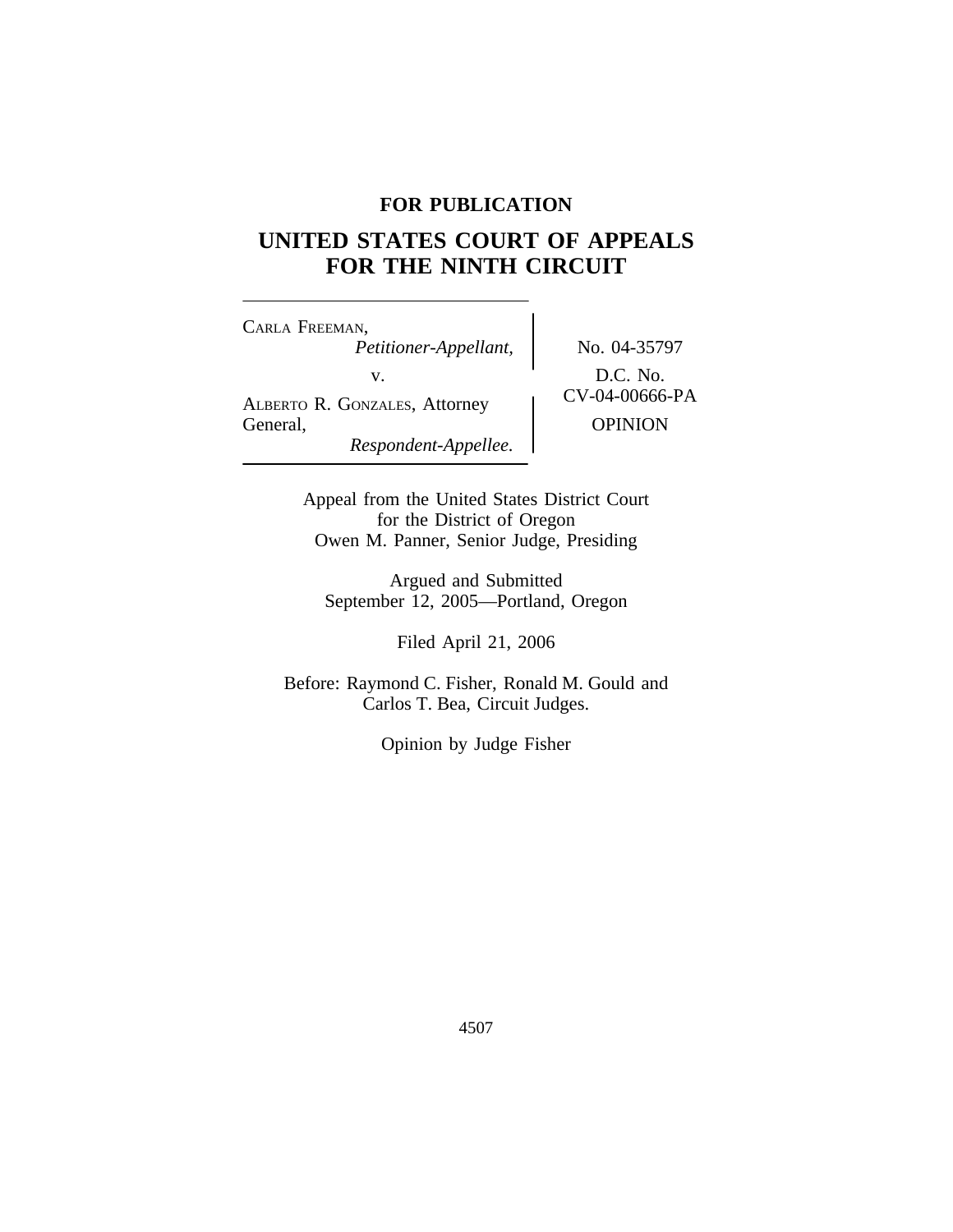## **COUNSEL**

Brent W. Renison and Michael J. Millender, Tonkon Torp, LLP, Portland, Oregon, for the petitioner-appellant.

Kenneth C. Bauman, Assistant United States Attorney, Portland, Oregon, for the respondent-appellee.

#### **OPINION**

FISHER, Circuit Judge:

This appeal concerns the fate of a young alien widow who seeks to remain in the United States notwithstanding that her citizen husband, to whom she was married for only a short time, tragically died in a car accident and, according to the government, thereby "stripped" her of her status as his "spouse." Complicating the widow's appeal is the fact that although she (along with her citizen spouse) had petitioned to adjust her status to that of lawful permanent resident, she entered the United States under the terms of a special visa waiver program that limited her to a 90-day visitor's stay in this country and required her to waive her rights to contest the government's decision to remove her. She now asks us, not to grant her lawful permanent resident status — something we cannot do — but rather, to determine whether she remains a "spouse" who can qualify for such status.

#### **I. Background**

Carla Freeman (Mrs. Freeman), a dual citizen of South Africa and Italy, met Robert Freeman, a United States citizen,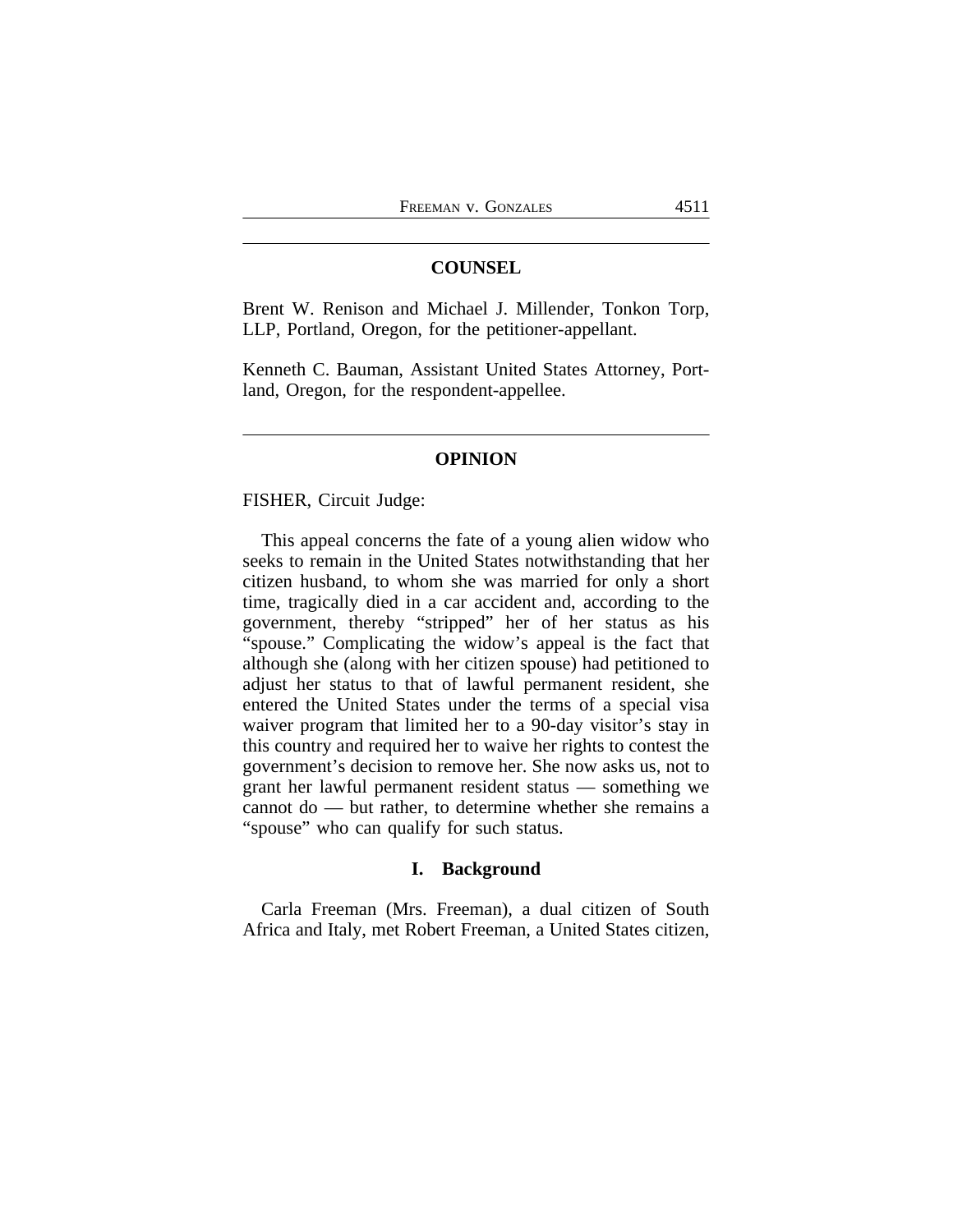while she was temporarily working in the United States as an au pair. The Freemans became engaged and thereafter were married near Chicago, Illinois in February 2001. Shortly after the marriage, Mrs. Freeman went back to South Africa. She returned to the United States in June 2001 under the terms of a special visa waiver program (VWP) granting her a 90-day visitor's stay in this country.<sup>1</sup> In September 2001, before Mrs. Freeman's 90-day visa waiver expired, Mr. Freeman filed a Petition for Immediate Relative (Form I-130) attesting to the fact of their marriage and his wife's current status as a VWP entrant. The same day, Mrs. Freeman filed an Application to Register Permanent Resident or Adjust Status (Form I-485).**<sup>2</sup>** The filing of these forms initiated the formal process for adjusting Mrs. Freeman's status to that of a lawful permanent resident (LPR), a status granted to the non-citizen spouses of U.S. citizens. Concurrently with the filing of the I-130 and I-485 forms, the Immigration and Naturalization Service (INS) granted Mrs. Freeman a work authorization, effectively treating her as no longer simply a visitor subject to the 90-day limitation of the VWP.**<sup>3</sup>**

While their application was pending, Robert Freeman was tragically killed in a car accident shortly before the Freemans' first wedding anniversary. Subsequently, when the Depart-

**<sup>1</sup>**The Visa Waiver Program authorizes citizens of certain enumerated countries, including Italy, one of Mrs. Freeman's countries of citizenship, to enter the United States without a visa for a term no longer than 90 days. In exchange for this procedural benefit, VWP entrants waive their right to challenge any removal action other than on the basis of asylum (the nocontest clause). They are, however, allowed to seek adjustment of their status by filing an immediate relative petition. *See* 8 U.S.C. §§ 1187, 1255(c)(4). The VWP is discussed more fully in section II. A., *infra*.

<sup>&</sup>lt;sup>2</sup>Although the Form I-360 is technically a "Petition" and the Form I-485 is technically an "Application," we use those terms interchangeably throughout this opinion.

**<sup>3</sup>**The INS has since been abolished and its functions transferred to the Department of Homeland Security. *See* Homeland Security Act of 2002, Pub. L. No. 107-296, 116 Stat. 2135 at 2142 (2002).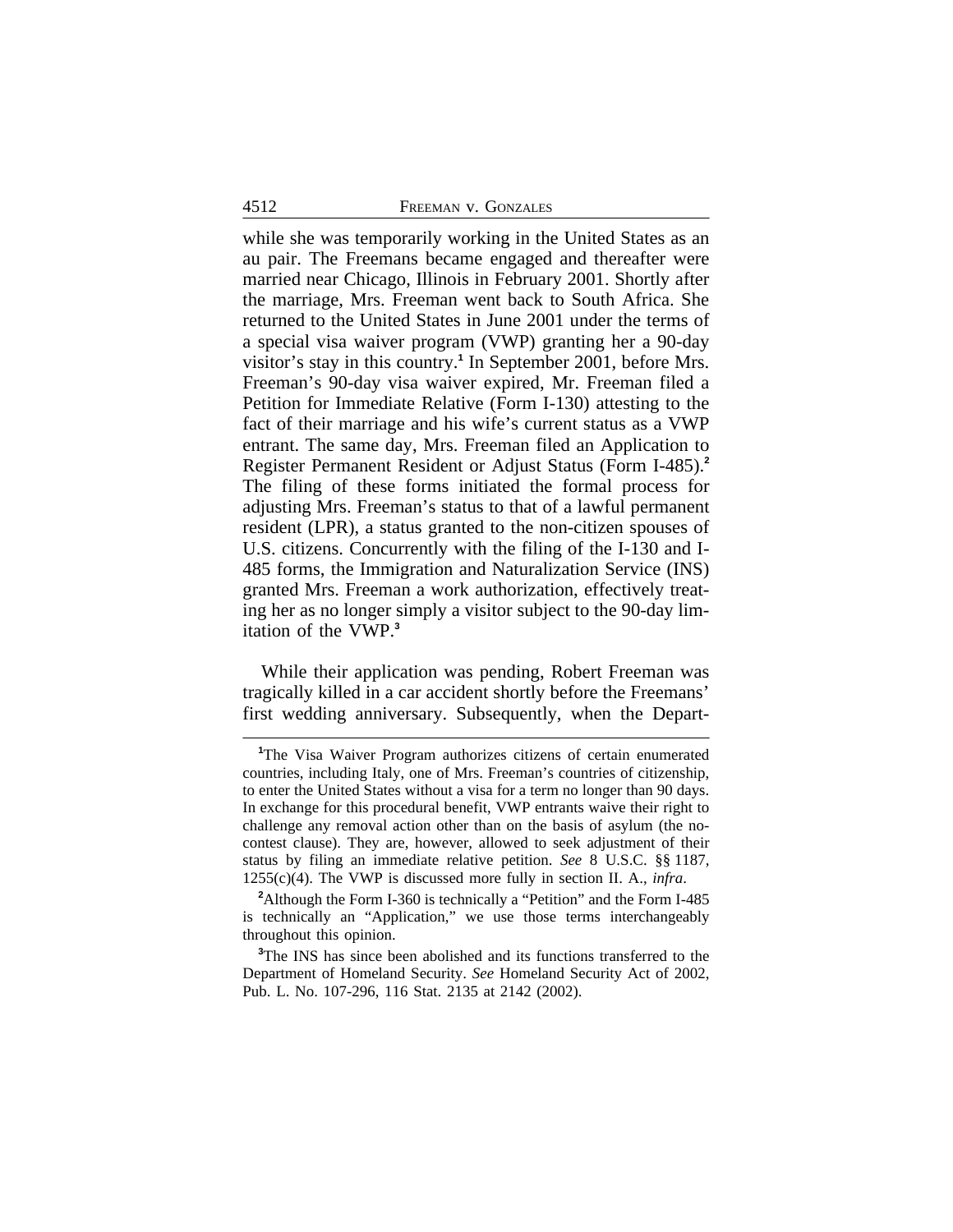| FREEMAN V. GONZALES | 4513 |  |
|---------------------|------|--|
|                     |      |  |

ment of Homeland Security (DHS) finally reviewed her application in May 2004, the district director for the U.S. Citizenship and Immigration Services ruled that Mrs. Freeman, now a widow, no longer qualified for an adjustment of status because she was not a "spouse" for purposes of the Immigration and Nationality Act (INA), her husband's death having occurred before they had been married for two years. Further, the director ruled that Mrs. Freeman, as a VWP entrant subject to the program's no-contest clause (*see* n.1, *supra*), had waived any right to renew her adjustment of status application or obtain review of his decision by an immigration judge. He ordered her to leave the United States because her VWP authorization had expired.

Mrs. Freeman petitioned for a writ of habeas corpus in the federal district court, challenging the district director's determinations that she was no longer a spouse entitled to adjustment of status and that she had waived any review of the director's ruling. The district court denied her habeas petition. Mrs. Freeman timely filed a notice of appeal to this court, but has since returned to South Africa where she remains subject to 8 U.S.C. §§ 1227 and 1182(a)(9), which prohibit her from reentering the United States for 10 years from the date of her departure.**<sup>4</sup>**

Mrs. Freeman's appeal raises two questions, both requiring us to interpret statutory language to resolve matters of first impression in this circuit. The first concerns the scope and applicability of the Visa Waiver Program's no-contest clause, and the second concerns the proper definition of "spouse" for

**<sup>4</sup>**Because Mrs. Freeman's appeal was pending when the REAL ID Act became effective (May 11, 2005), we treat this appeal as a timely filed petition for review. *See Alvarez-Barajas v. Gonzales*, 418 F.3d 1050, 1052-53 (9th Cir. 2005); § 106(c) of the REAL ID Act of 2005, Pub. L. No. 109-13, 119 Stat. 231, 311 (2005). Accordingly, we review not the district court's denial of the habeas petition but rather the agency's determination, which we review de novo as to any purely legal questions. *See Alvarez-Barajas*, 418 F.3d at 1053.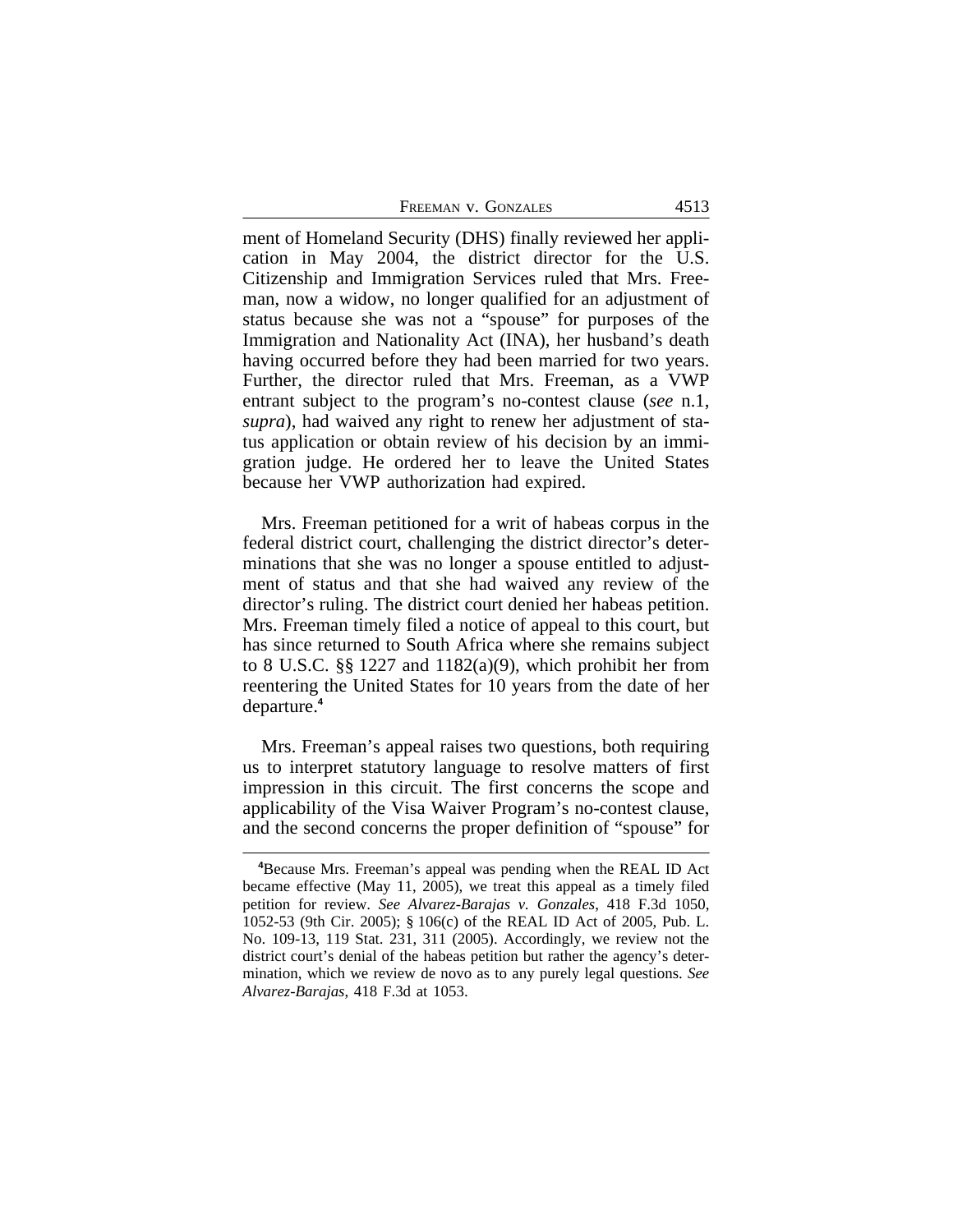purposes of adjustment of status under the immigration laws. We hold that once a VWP entrant files an adjustment of status application as an immediate relative, as contemplated by 8 U.S.C. § 1255(c)(4), the alien is entitled to the procedural guarantees of the adjustment of status regime, *see* 8 C.F.R. § 245.2, and to that extent is no longer subject to the Visa Waiver Program's no-contest clause. We further hold that an alien widow whose citizen spouse filed the necessary immediate relative petition form but died within two years of the qualifying marriage nonetheless remains a spouse for purposes of 8 U.S.C.  $\S$  1151(b)(2)(A)(i), and is entitled to be treated as such when DHS adjudicates her adjustment of status application.**<sup>5</sup>**

#### **II. Visa Waiver Program**

## A. The VWP Regime

**[1]** The Visa Waiver Program authorizes the government to waive visa requirements for citizens of certain favored countries. *See* 8 U.S.C. § 1187.<sup>6</sup> Under the terms of the VWP, as a condition of entering the United States without a visa, Mrs. Freeman had to leave within 90 days and, under the nocontest clause, agree to waive any right:

(1) to review or appeal under [the INA] of an immigration officer's determination as to the admissibility of the alien at the port of entry into the United States, or (2) to contest, other than on the basis of an application for asylum, any action for removal of the alien.

**<sup>5</sup>**Throughout this opinion we refer to the citizen spouse as the husband and the alien spouse as the wife/widow. However, neither the immigration laws we review nor our holdings make any distinction between the sexes.

**<sup>6</sup>**Unless otherwise indicated, all statutory citations herein are to Chapter 8 of the United States Code.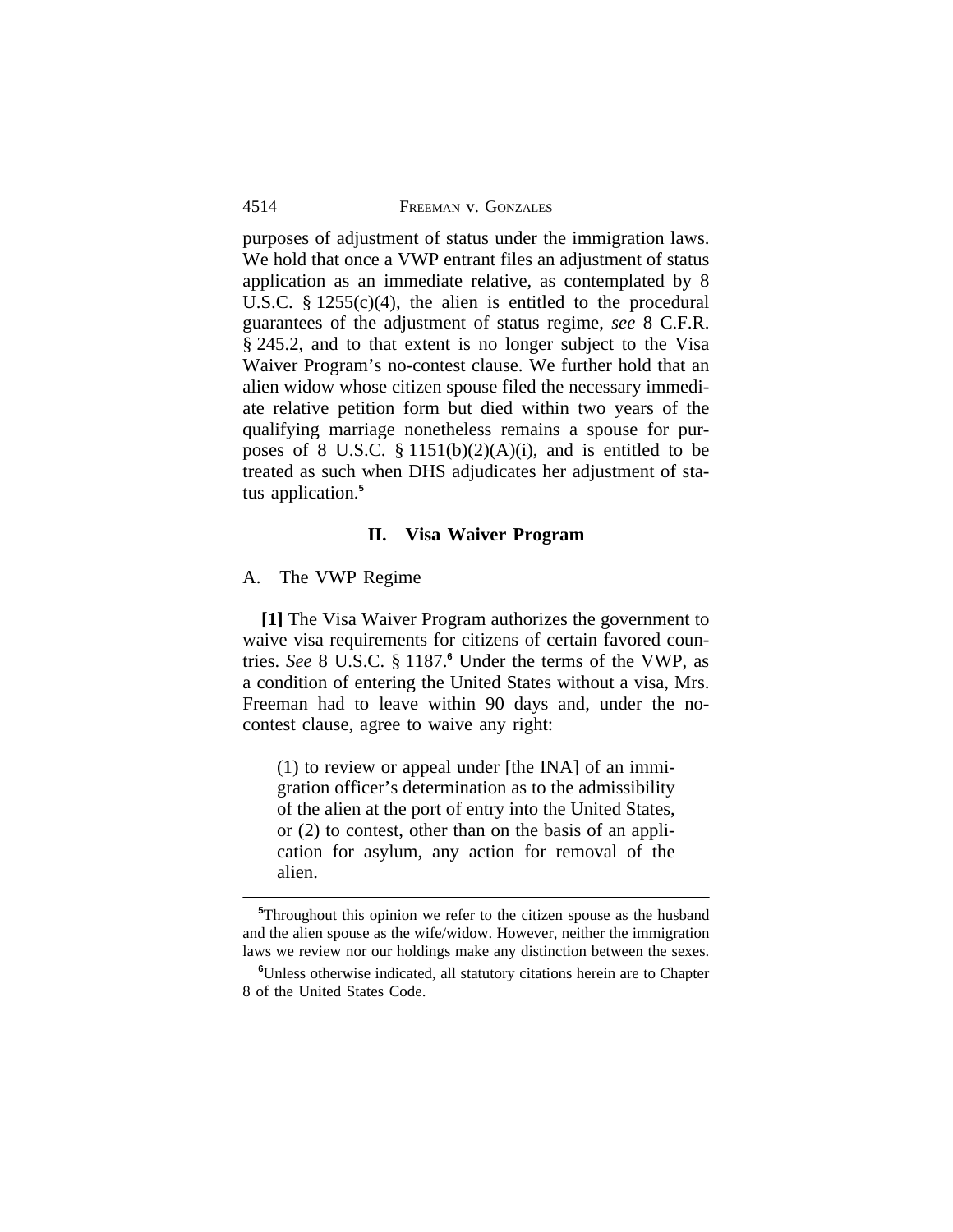FREEMAN V. GONZALES 4515

§ 1187(b). We have described the no-contest clause as "the linchpin of the [Visa Waiver] program," which "assures that a person who comes here with a VWP visa will leave on time and will not raise a host of legal and factual claims to impede [her] removal if [s]he overstays." *Handa v. Clark*, 401 F.3d 1129, 1135 (9th Cir. 2005). Notwithstanding that the nocontest clause severely restricts an alien's ability to seek review of a removal decision, the alien may still claim that she is not subject to the VWP procedures at all or that the law requires that she be brought before an immigration judge (IJ) prior to removal. *See id.* at 1133.

**[2]** Although the no-contest clause was designed generally to limit the rights of alien visitors and prevent them from challenging their removal, the INA does not entirely preclude such visitors from seeking to extend their stay. Specifically,  $§ 1255(c)(4)$  provides that a VWP visitor may seek to adjust her status to that of a permanent resident through an immediate relative petition, the procedure invoked by the Freemans. *See Faruqi v. Dep't of Homeland Security*, 360 F.3d 985, 986- 87 (9th Cir. 2004) (noting that VWP visitors are eligible "for adjustment of status . . . on the basis of either (1) an immediate relative petition or (2) an application for asylum."); *see also* 8 C.F.R. § 245.1(b)(8). Once an adjustment of status application is filed, certain procedural safeguards are in place to ensure fair adjudication of the application. *See generally* 8 C.F.R. § 245.

Mrs. Freeman argues that once she (and her husband) initiated the adjustment of status process by filing the necessary forms, her right to remain in the United States and to challenge any adverse decision became subject to the procedural protections governing adjustment of status applications. Accordingly, the district director erred in applying the VWP no-contest proviso to her in denying her adjustment of status application. The government, however, insists that the VWP no-contest proviso remains in force and precludes Mrs. Freeman from challenging her removal order and the district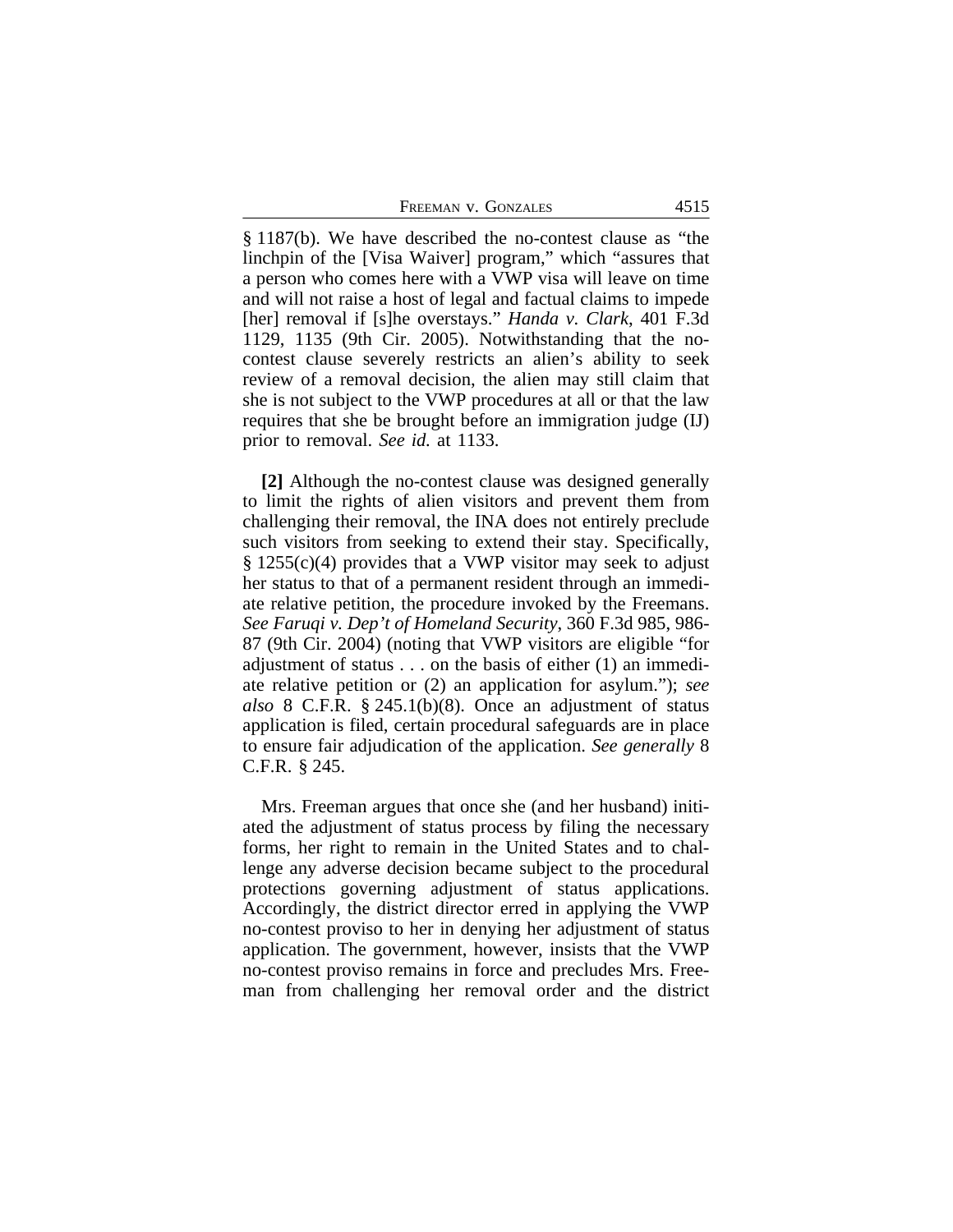| 4516 | FREEMAN V. GONZALES |
|------|---------------------|
|      |                     |

director's determination that she is no longer a qualifying spouse. It argues that only *asylum seekers* are exempted from the no-contest clause under the express terms of  $\S$  1187(b)(2), and Mrs. Freeman is not seeking asylum.**<sup>7</sup>**

We think the government's position ignores the interplay between the adjustment of status regime and the visa waiver program, which explicitly allows VWP visitors to file an adjustment of status application pursuant to an immediate relative petition. *See* § 1255(c)(4). As we shall explain, the text and purpose of this complex statute, along with DHS's action in Mrs. Freeman's case, persuade us that once a VWP visitor properly files an adjustment of status application, the VWP no-contest clause does not deprive the visitor-applicant of the procedural guarantees afforded any applicant seeking adjustment of status. *See* 8 C.F.R. § 245.2.

#### B. The Right to Adjust Status

**[3]** Section 1255 explains that certain classes of nonimmigrants may petition the Attorney General for adjustment of status to that of a lawful permanent resident, provided that  $\degree$ (1) the alien makes an application for such adjustment, (2) the alien is eligible to receive an immigrant visa and is admissible to the United States for permanent residence, and (3) an immigrant visa is immediately available to [her] at the time [her] application is filed." § 1255(a). Included in the class of non-immigrants who may petition for LPR status are VWP entrants, but only those who seek adjustment pursuant to an immediate relative petition. § 1255(c)(4).**<sup>8</sup>** Under the regula-

<sup>&</sup>lt;sup>7</sup>The government does not argue that its understanding of the scope of the VWP no-contest clause is entitled to *Chevron* deference. *Cf. NRDC v. Nat'l Marine Fisheries Serv.*, 421 F.3d 872, 877 (9th Cir. 2005).

**<sup>8</sup>**This express right given to VWP entrants is more specific than the broad no-contest language used in the VWP governing statute. *See NLRB v. A-Plus Roofing, Inc.*, 39 F.3d 1410, 1415 (9th Cir. 1994) ("It is a wellsettled canon of statutory interpretation that specific provisions prevail over general provisions.")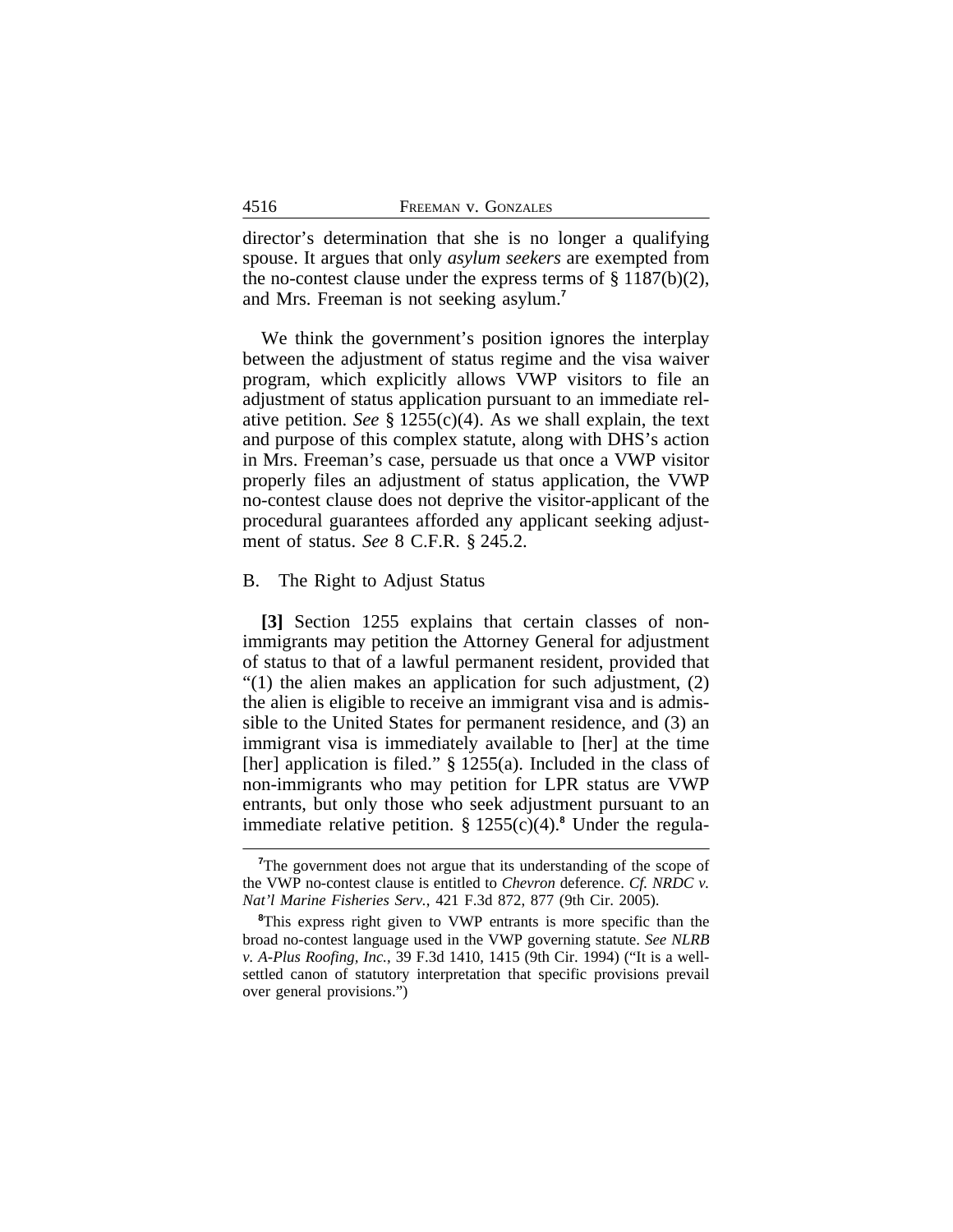FREEMAN V. GONZALES 4517

tory regime associated with adjustment of status, alien applicants are afforded various procedural benefits. Among these benefits, an applicant "retains the right to renew his or her application" if it has been denied. 8 C.F.R.  $\S$  245.2(a)(5). If the adjustment of status application is renewed after removal proceedings have been initiated, as would have been the procedure in Mrs. Freeman's situation, an IJ rather than the district director would review and rule upon the application. *See Agyeman v. INS*, 296 F.3d 871, 879 (9th Cir. 2002); 8 C.F.R.  $§$  245.2(a)(1).

**[4]** With respect to these renewal and review procedures, there is no exception in the statute or regulations for aliens who are in the United States under any particular status; the procedures apply to any applicant for adjustment of status. Nor does the VWP no-contest clause on its face clearly exempt VWP visitors from these procedures. *See Jama v. Immigration & Customs Enforcement*, 543 U.S. 335, 341 (2005) ("We do not lightly assume that Congress has omitted from its adopted text requirements that it nonetheless intends to apply . . . ."). Indeed, having granted VWP visitors the right to seek an adjustment of status, it makes no sense for Congress to have intended that these preferred visitors — by definition, citizens of certain *favored* countries — should have second-class status once they enter into the adjustment of status process. *See Crandal v. Ball, Ball & Brosamer*, 99 F.3d 907, 910 (9th Cir. 1996) ("A statute should be read in a manner which attribute[s] a rational purpose to the legislature.").

We decline the government's invitation to read the VWP no-contest restriction into the adjustment of status procedural regime, effectively denying VWP applicants the procedural due process all other applicants enjoy, when Congress has not done so explicitly. Had Congress intended such a result, it could have withheld the adjustment of status right from VWP entrants or specified, within the adjustment of status regime, that they constitute a special class of applicants without the normal rights of appeal and review. *See United States v.*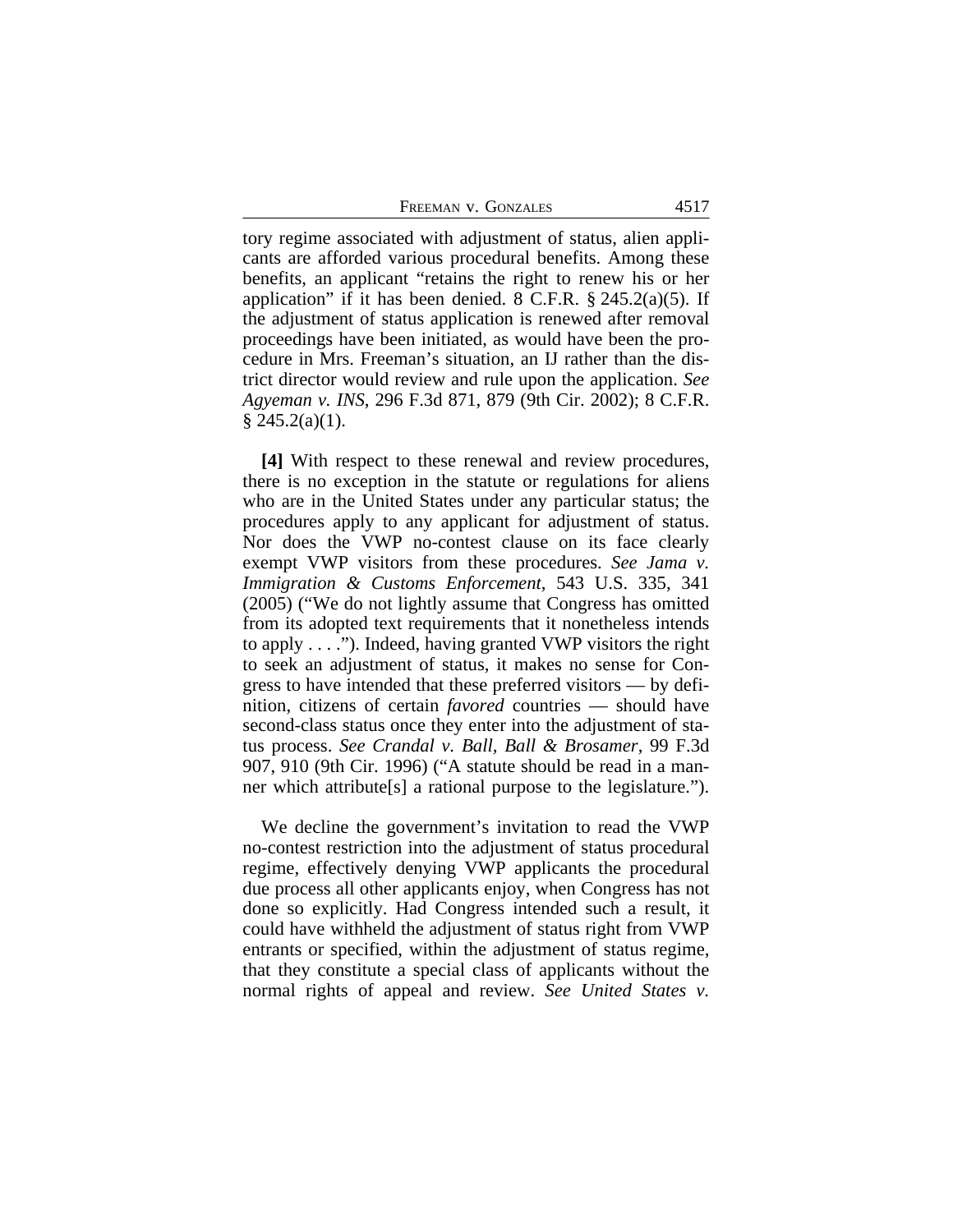*Jones*, 204 F.2d 745, 754 (7th Cir. 1953) ("[A] statutory grant of power carries with it, by implication, everything necessary to carry out the power and make it effectual and complete."); *Blue Cross Ass'n v. Harris*, 622 F.2d 972, 978 (8th Cir. 1980) ("It is a commonplace of statutory construction that a legislative grant of power carries with it the right to use the means and instrumentalities necessary to the beneficial exercise of that power."). Accordingly, alleged errors in DHS's adjudication of Mrs. Freeman's application for LPR status should be subject to review as part of the adjustment of status process, and not foreclosed by the VWP no-contest clause.

Moreover, the purpose of the adjustment of status procedures is best served by allowing VWP entrants — like Mrs. Freeman — the right to contest their summary denial without having to leave the United States first.**<sup>9</sup>** "The adjustment procedure of section 245 was specifically designed to obviate the need for departure and reentry in the cases of aliens temporarily in the United States. . . . It seems clear that section 245 was intended to . . . permit nonimmigrants to attain permanent resident status without leaving the United States." *Matter of S—*, 9 I. & N. Dec. 548, 553-54 (BIA 1962) (internal citation and quotation marks omitted).

Finally, the agency's own actions are relevant to and consistent with our interpretation of the scope of the VWP nocontest clause. *Cf. Defenders of Wildlife v. Norton*, 258 F.3d 1136, 1146 n.11 (9th Cir. 2001) ("Nor do we owe deference

**<sup>9</sup>**We are not persuaded by the government's argument that allowing Mrs. Freeman to escape the no-contest clause (even if only to renew or review her adjustment of status application prior to being removed) would counter the purpose of the VWP, which was to avoid the potentially onerous and numerous proceedings that would otherwise occur when DHS attempts to remove those who have overstayed their 90-day visas. Not only will there likely be a small percentage of VWP entrants in Mrs. Freeman's position, but Congress itself granted the adjustment of status right to these aliens. There is no reason to suspect that Congress failed to appreciate the consequences of its act.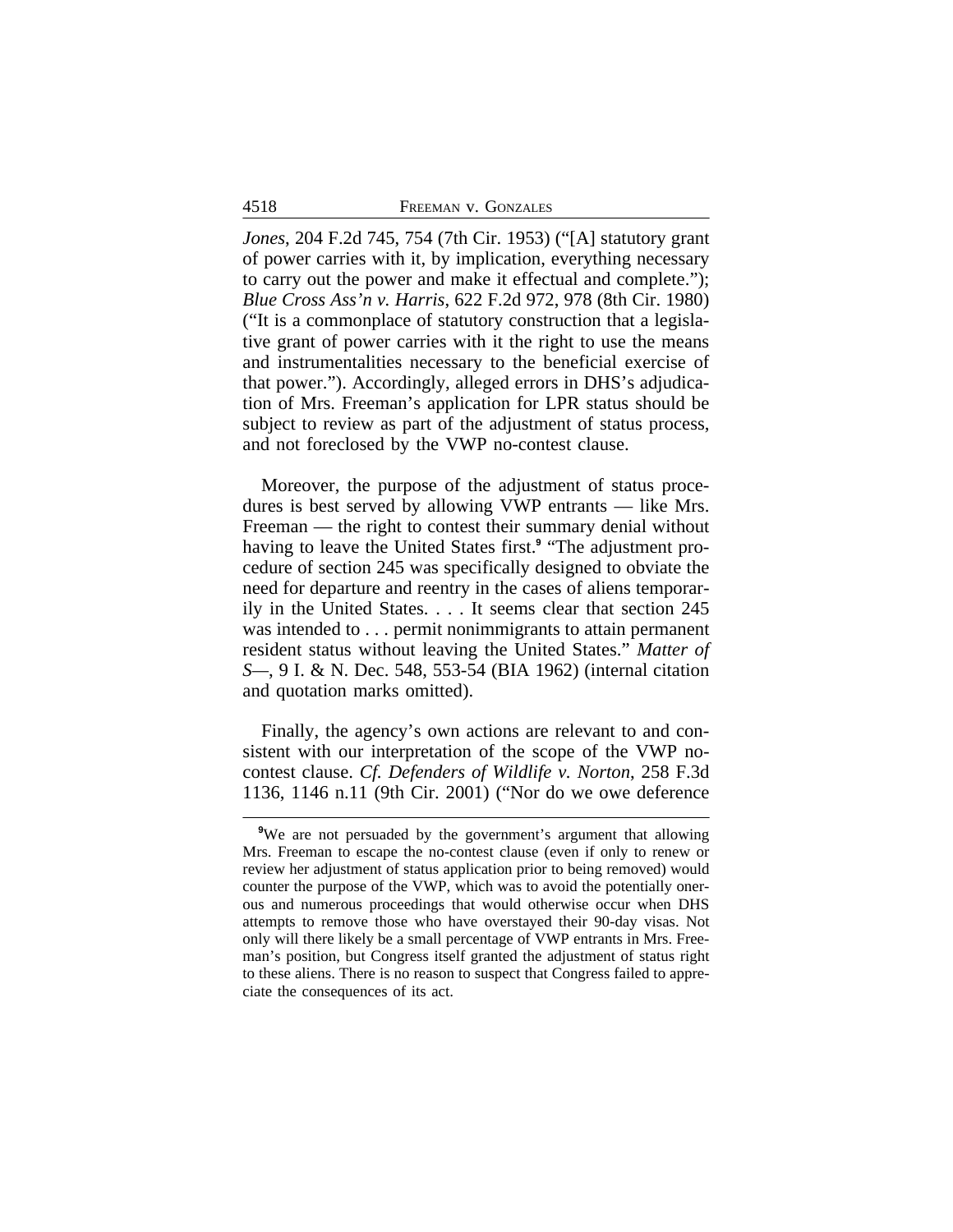| 4519<br>FREEMAN V. GONZALES |  |
|-----------------------------|--|
|-----------------------------|--|

to the interpretation of the statute now advocated by the Secretary's counsel — newly minted, it seems, for this lawsuit, and inconsistent with prior agency actions — as we ordinarily will not defer to agency litigating positions that are wholly unsupported by regulations, rulings, or administrative practice.") (internal quotation marks and citation omitted.) After filing her adjustment of status application, Mrs. Freeman received work authorization, suggesting that the immigration authorities no longer considered her a VWP entrant, but instead treated her like any other adjustment of status applicant, including no longer being subject to a 90-day stay limit. *See* 8 U.S.C. § 1187(a)(1) (describing a VWP entrant as a "tourist");  $\S 1101(a)(15)(B)$  (describing a VWP entrant as "an alien (other than one coming for the purpose of study or of performing skilled or unskilled labor . . .) having a residence in a foreign country which he has no intention of abandoning and who is visiting the United States temporarily for business or temporarily for pleasure.").

**[5]** Based on § 1255(c)(4)'s grant of the right to VWP entrants to adjust their status, reinforced by the statute's purpose and the agency's granting of her work permit, we conclude that upon the proper filing of an adjustment of status application, Mrs. Freeman was assimilated into the adjustment of status procedural regime. Her rights to review of her application — including review of the DHS director's determination of her status as a spouse — were not subject to the Visa Waiver Program's no-contest clause.

#### **III. Adjustment of Status**

#### A. Jurisdiction

"Although the parties did not raise the question of our jurisdiction, we have raised it sua sponte, as we must." *WMX Tech. Inc. v. Miller*, 104 F.3d 1133, 1135 (9th Cir. 1997). Notwithstanding the REAL ID Act's limitation on appellate review, *see* § 1252, we conclude that we have jurisdiction to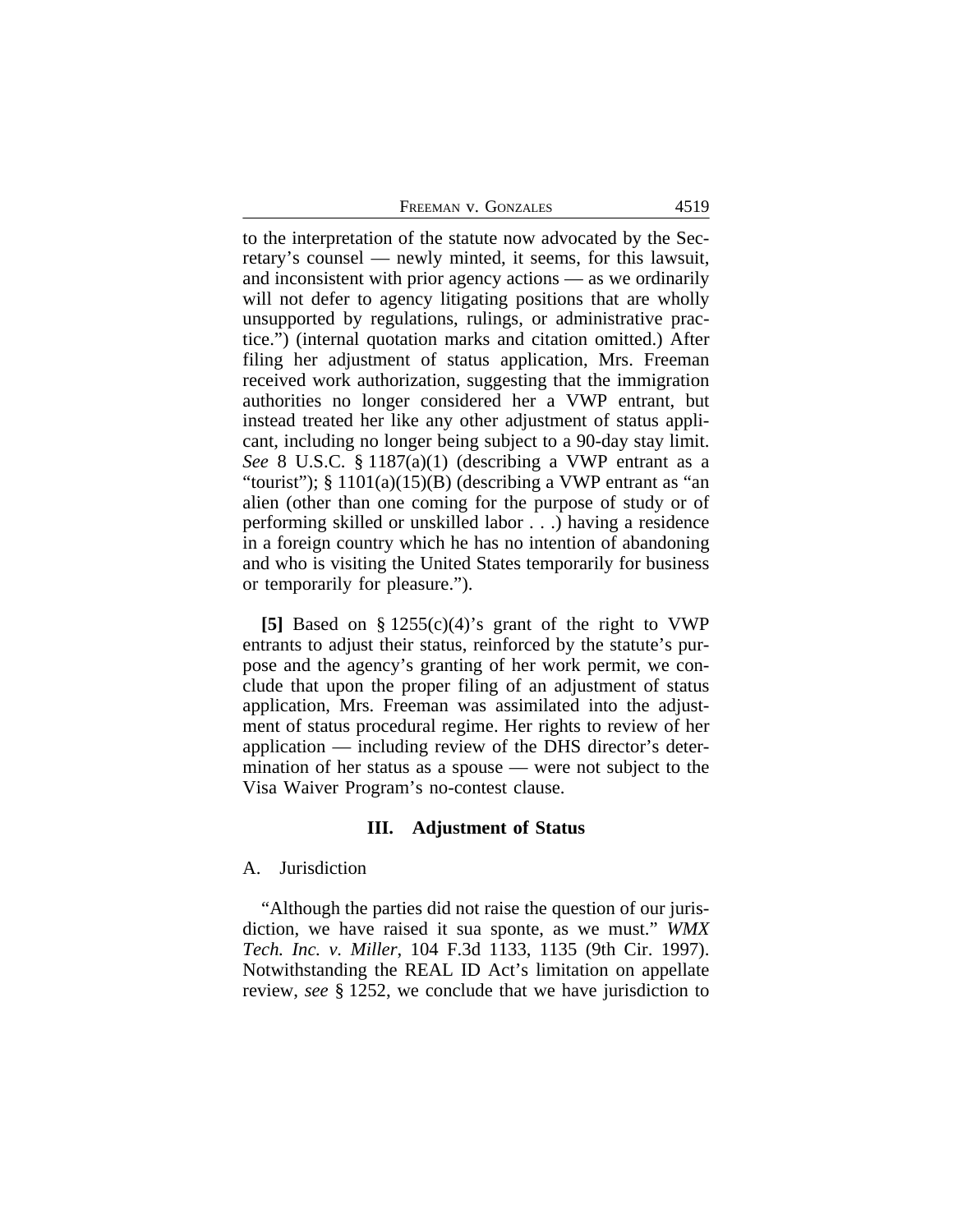| 4520 | FREEMAN V. GONZALES |  |
|------|---------------------|--|
|      |                     |  |

review Mrs. Freeman's purely legal claim that the district director violated her due process rights by improperly interpreting  $\S 1151(b)(2)(A)(i)$  to determine that she was no longer the "spouse" of a U.S. citizen and therefore not entitled to adjustment of status. *See Wong v. INS*, 373 F.3d 952, 963 (9th Cir. 2004) ("[D]ecisions made on a purely legal basis may be reviewed, as they do not turn on discretionary judgment. . . . [The  $\S 1252(a)(2)(B)$  bar on review of discretionary decisions does not apply to cases] rais[ing] only constitutional or purely legal, nondiscretionary challenges to the decisions in question.").

Purely legal questions, such as the proper definition of "spouse" under § 1151(b)(2)(A)(i), are reviewed de novo. *See De Martinez v. Ashcroft*, 374 F.3d 759, 761 (9th Cir. 2004).

## B. Immediate Relative Definition

**[6]** Under § 1151, a United States citizen can petition the immigration authorities to adjust the status of an alien who is an immediate relative to that of a lawful permanent resident. "Immediate relative" is a defined term, as set forth in  $§ 1151(b)(2)(A)(i):$ 

For purposes of this subsection, the term "immediate relatives" means the children, spouses, and parents of a citizen of the United States, except that, in the case of parents, such citizens shall be at least 21 years of age. In the case of an alien who was the spouse of a citizen of the United States for at least 2 years at the time of the citizen's death and was not legally separated from the citizen at the time of the citizen's death, the alien (and each child of the alien) shall be considered, for purposes of this subsection, to remain an immediate relative after the date of the citizen's death but only if the spouse files a petition under section  $204(a)(1)(A)(ii)$  of this title within 2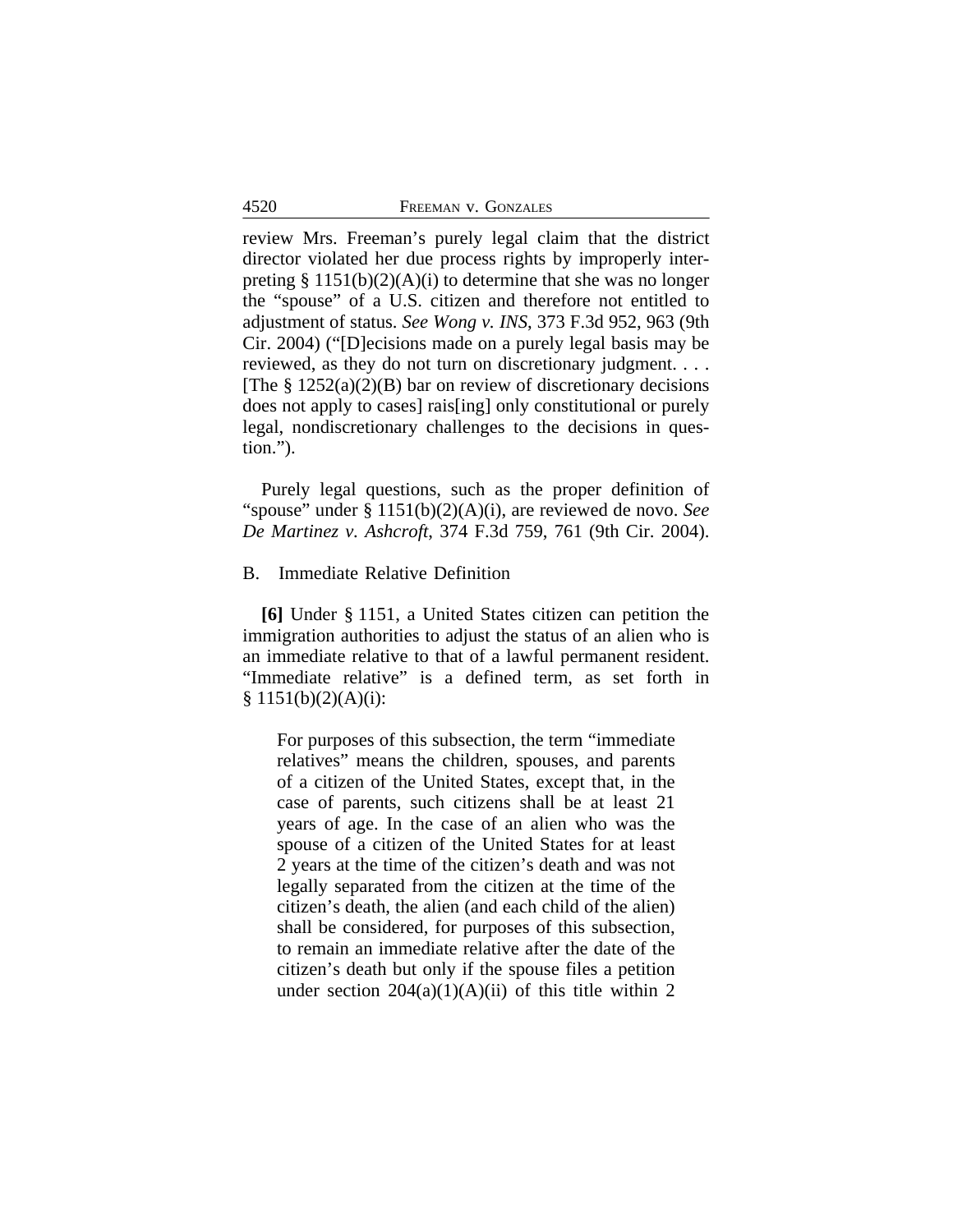years after such date and only until the date the spouse remarries.

The government, relying primarily on the statute's *second* sentence ("In the case of an alien who was the spouse of a citizen . . . ."), reads  $\S 1151(b)(2)(A)(i)$  as "requir[ing] that in order to be an 'immediate relative' under immigration law the alien 'spouse' (wife) must have been married to the United States citizen 'spouse' (husband) 'for at least 2 years at the time of the citizen's death.' " Under the government's proffered reading, if the citizen spouse dies before the second anniversary of the qualifying marriage, the alien spouse is no longer considered a "spouse" and is no longer entitled to an adjustment of status.

Mrs. Freeman disputes the government's reading. Relying on the *first* sentence of the statute ("For purposes of this section, the term 'immediate relative' means the children, spouses, and parents . . . ."), she argues that she qualified for adjustment of status as an immediate relative — *i.e.*, a spouse — because of her marriage to a U.S. citizen at the time her husband (and she) filed the forms required to initiate the adjustment of status process. She further argues that the statute does not impose a two-year marriage requirement to be considered an immediate-relative spouse, nor does it void that spousal status upon her husband's death. To the extent the second sentence the government invokes is relevant, it simply grants an alien spouse whose deceased citizen spouse had *not* filed an I-130 the right to self-petition so long as the parties were married for two years prior to the citizen's death.

#### C. *Chevron* Deference

**[7]** The question for this court is which reading of the statute is correct — the government's or Mrs. Freeman's. We are mindful that the answer "implicat[es] 'an agency's construction of a statute which it administers,' " and we must initially determine whether, and to what extent, *Chevron* deference is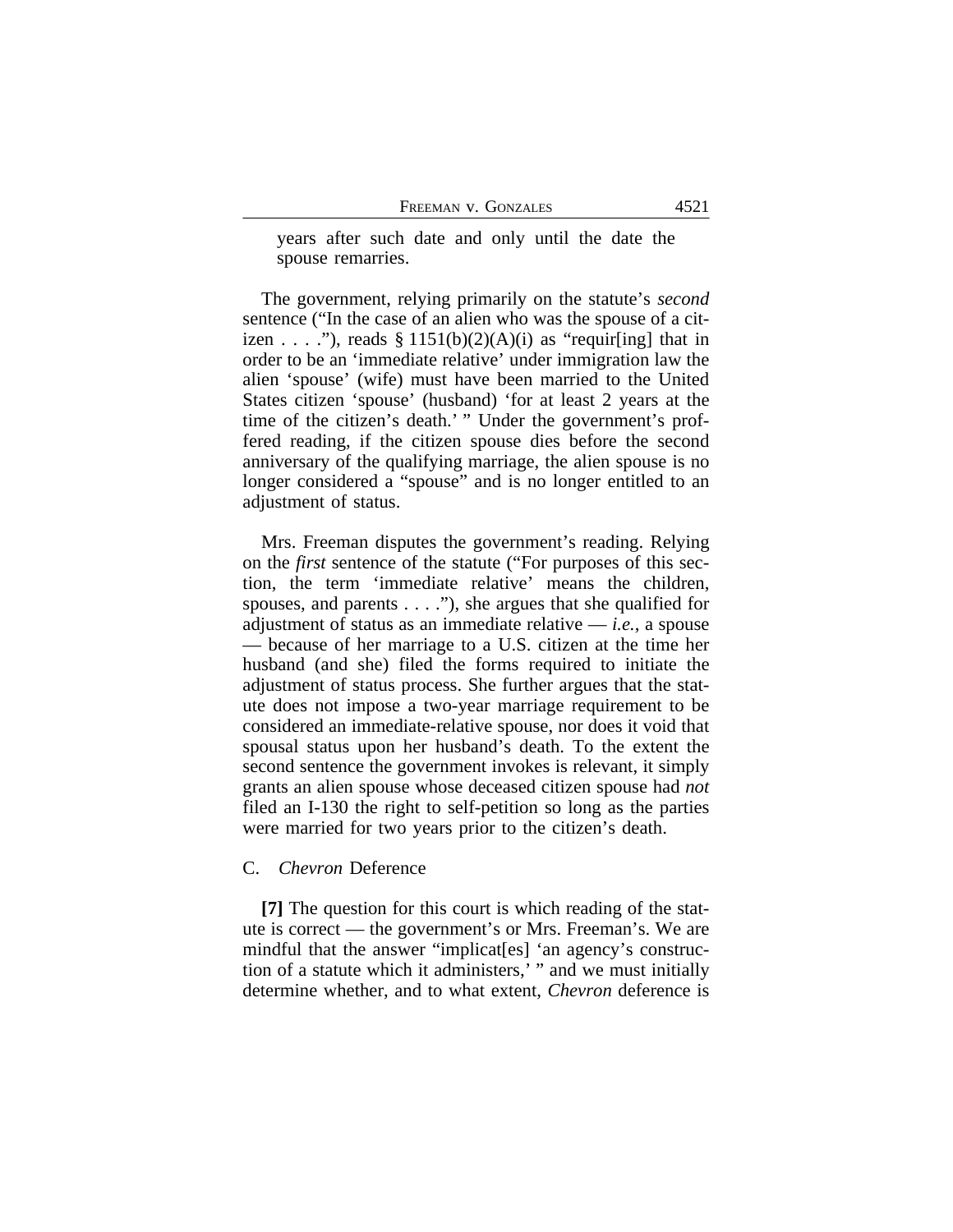due. *INS v. Aguirre-Aguirre*, 526 U.S. 415, 424 (1999) (quoting *Chevron v. NRDC*, 467 U.S. 837, 842 1984)).

When a court reviews an agency's construction of the statute which it administers, it is confronted with two questions. First, always, is the question whether Congress has directly spoken to the precise question at issue. If the intent of Congress is clear, that is the end of the matter; for the court, as well as the agency, must give effect to the unambiguously expressed intent of Congress. . . . [I]f the statute is silent or ambiguous with respect to the specific issue, the question for the court is whether the agency's answer is based on a permissible construction of the statute.

*Chevron*, 467 U.S. at 842-43 (footnote omitted). "*Chevron* deference, however, is not accorded merely because the statute is ambiguous and an administrative official is involved." *Gonzales v. Oregon*, 126 S. Ct. 904, 916 (2005). "We should not defer to an agency's interpretation of a statute if Congress's intent can be clearly ascertained through analysis of the language, purpose and structure of the statute." *NRDC v. Nat'l Marine Fisheries Serv.*, 421 F.3d 872, 877 (9th Cir. 2005).

Here, the district director relied on *In re Varela*, 13 I. & N. Dec. 453, 454 (BIA 1970), in which the BIA summarily ruled that by the time the non-citizen wife's adjustment of status petition was being determined, she was no longer a spouse of a United States citizen under § 1151 because her husband's "death had stripped her of that status." Aside from *Varela*'s lack of statutory analysis, the opinion's weight is further undercut by the BIA's later finding that it was "extrajurisdictional."**<sup>10</sup>** Beyond this, the BIA has not otherwise

**<sup>10</sup>***See Matter of Sano*, 19 I. & N. Dec. 299 (BIA 1985). Consequently, we are cautioned against granting significant deference to the BIA's con-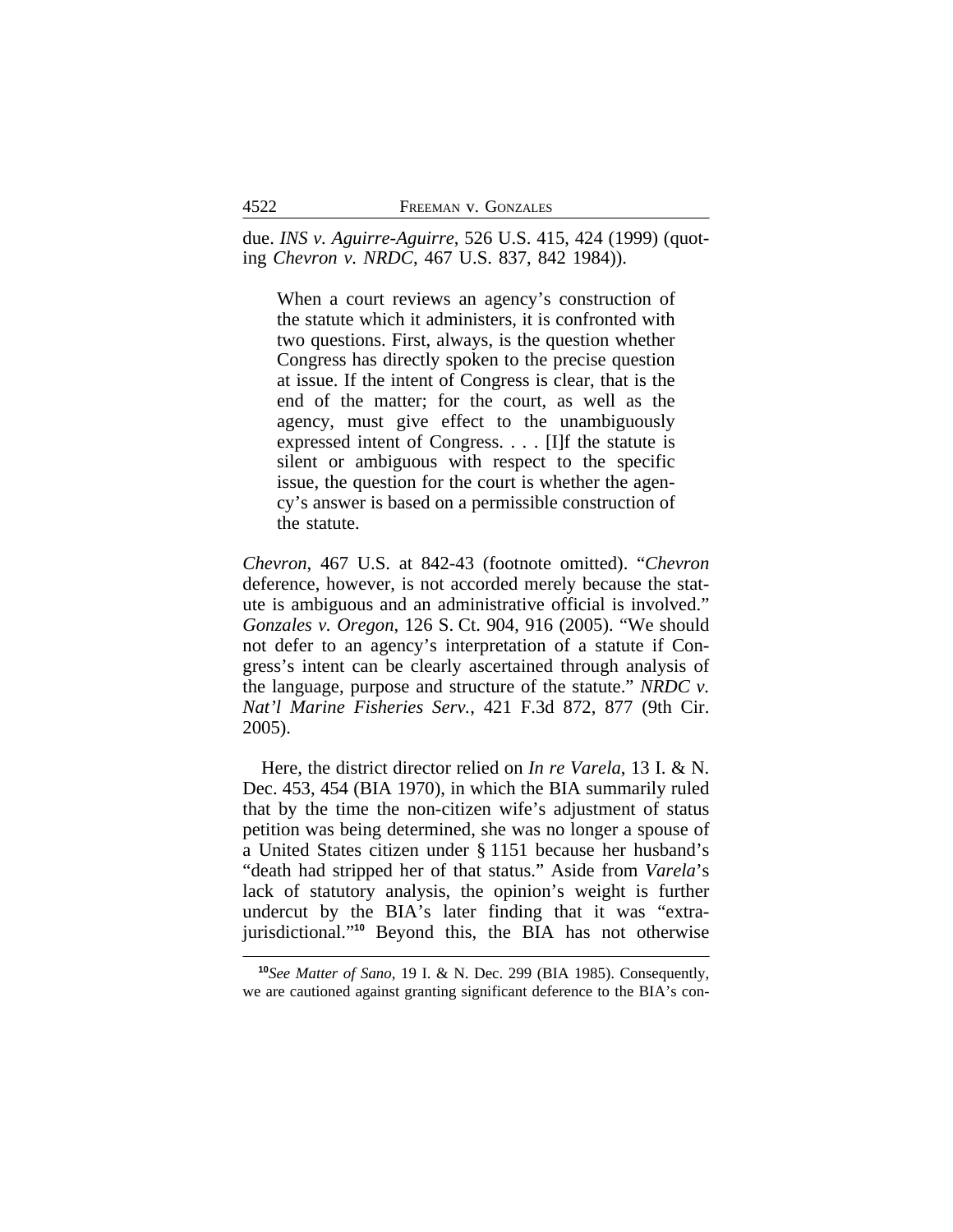FREEMAN V. GONZALES 4523

addressed the statutory question before us. In any event, the BIA's interpretation, to the extent it is entitled to some deference, is not a permissible construction of the statute. *See Hernandez-Guadarrama v. Ashcroft*, 394 F.3d 674, 678 (9th Cir. 2005) ("If we conclude that the statute is silent or ambiguous with respect to the specific issue before us, we must respect the agency's construction of the statute so long as it is permissible.").

We conclude, through our review of the language, structure, purpose and application of the statute, that Congress clearly intended an alien widow whose citizen spouse has filed the necessary forms *to be* and *to remain* an immediate relative (spouse) for purposes of  $\S 1151(b)(2)(A)(i)$ , even if the citizen spouse dies within two years of the marriage. As such, the widowed spouse remains entitled to the process that flows from a properly filed adjustment of status application. The two-year durational language in the second sentence of  $§ 1151(b)(2)(A)(i)$  grants a separate right to an alien widow to self-petition, within two years of the citizen spouse's death, by filing a form I-360 where the citizen spouse had not filed an immediate relative petition prior to his death. Therefore, Mrs. Freeman, having filed all necessary forms, must be considered a spouse for purposes of her adjustment of status application.

D. Language, Structure, Purpose and Application of the Adjustment of Status Process

"The starting point for our interpretation of a statute is always its language." *Cmty. for Creative Non-Violence v. Reid*, 490 U.S. 730, 739 (1989). "Interpretation of a word or phrase depends upon reading the whole statutory text, consid-

clusion in *In re Varela*. *See Lagandaon v. Ashcroft*, 383 F.3d 983, 987 n.2 (9th Cir. 2004) ("We have also indicated that nonprecedential BIA decisions might receive less deference than those designated as precedential.").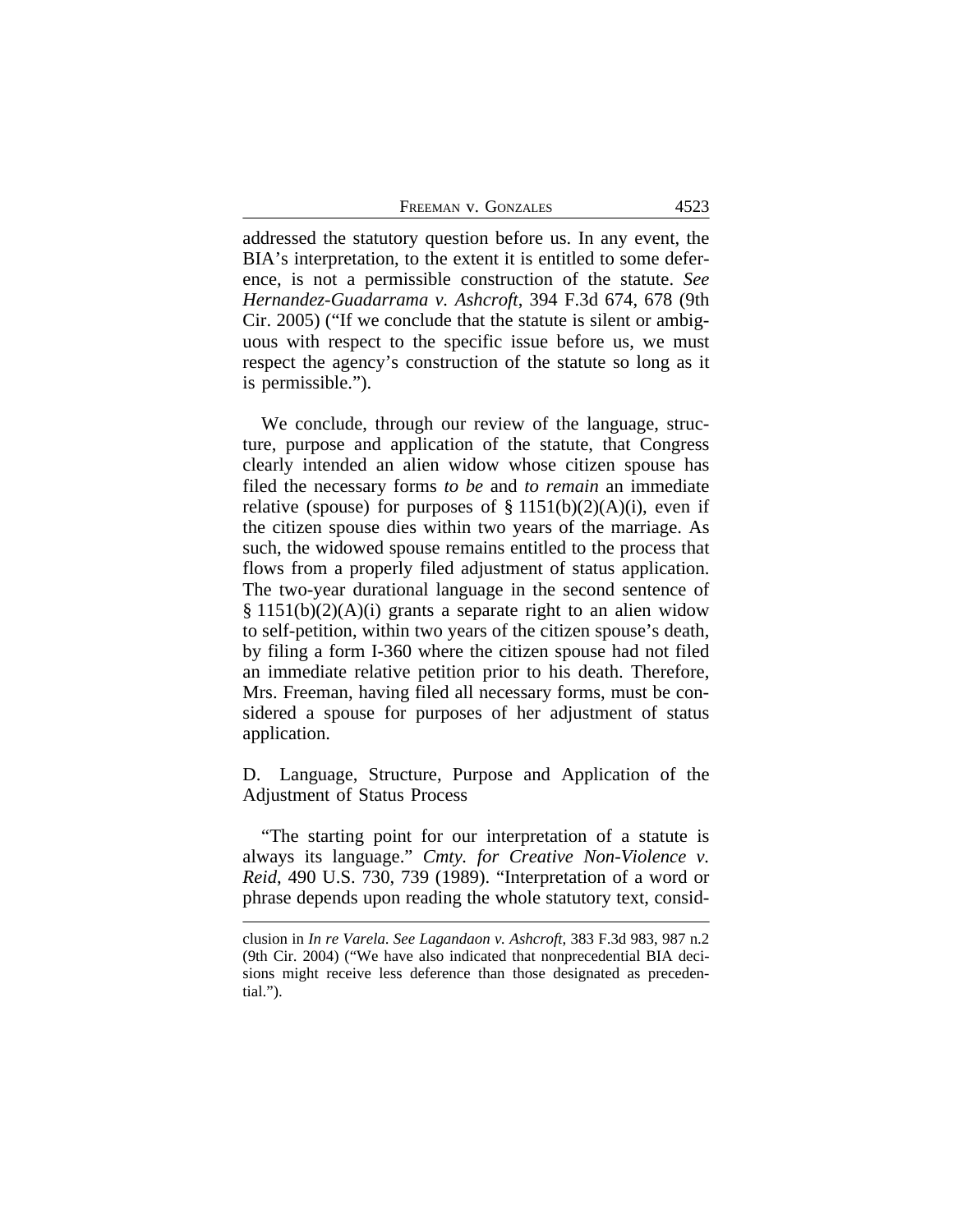ering the purpose and context of the statute, and consulting any precedents or authorities that inform the analysis." *Dolan v. United States Postal Service*, 126 S. Ct. 1252, 1257 (2006). In understanding and applying a regulatory scheme, we should interpret statutes to be coherent and internally consistent. *See FDA v. Brown & Williamson Tobacco Corp.*, 529 U.S. 120, 133 (2000); *Mutschler v. Peoples Nat'l Bank of Wash.*, 607 F.2d 274, 276 (9th Cir. 1979).

**[8]** The language of the first sentence of § 1151(b)(2)(A)(i), which sets out the general definition of immediate relative, is straightforward and succinct, and expressly includes "spouses." Only alien "parents" are subject to any limitation, with the grant of immediate relative status being restricted to those whose citizen child is at least 21 years of age. There is no comparable qualifier to be a "spouse" — that is, a requirement that the marriage must have existed for at least two years. "This fact only underscores our duty to refrain from reading a phrase into a statute when Congress has left it out. Where Congress includes particular language in one section of a statute but omits it in another . . . , it is generally presumed that Congress acts intentionally and purposely in the disparate inclusion or exclusion." *Keene Corp. v. United States*, 508 U.S. 200, 208 (1993) (internal citation and quotation marks omitted). The words of Congress are clear and we presume that Congress meant precisely what it said: "The term 'immediate relative[ ]' means the . . . spouse[ ] . . . of a citizen of the United States," without exception. § 1151(b)(2) (A)(i); *see also BedRoc Ltd., LLC v. United States*, 541 U.S. 176, 183 (2004) ("The preeminent canon of statutory interpretation requires us to presume that the legislature says in a statute what it means and means in a statute what it says there." (quoting *Connecticut Nat. Bank v. Germain*, 503 U.S. 249, 253-54 (1992))). Under the express terms of the statute, Mrs. Freeman qualified as the *spouse* of a U.S. citizen when she and her husband petitioned for adjustment of status, and absent a clear statutory provision voiding her spousal status upon her husband's untimely death, she remains a *surviving*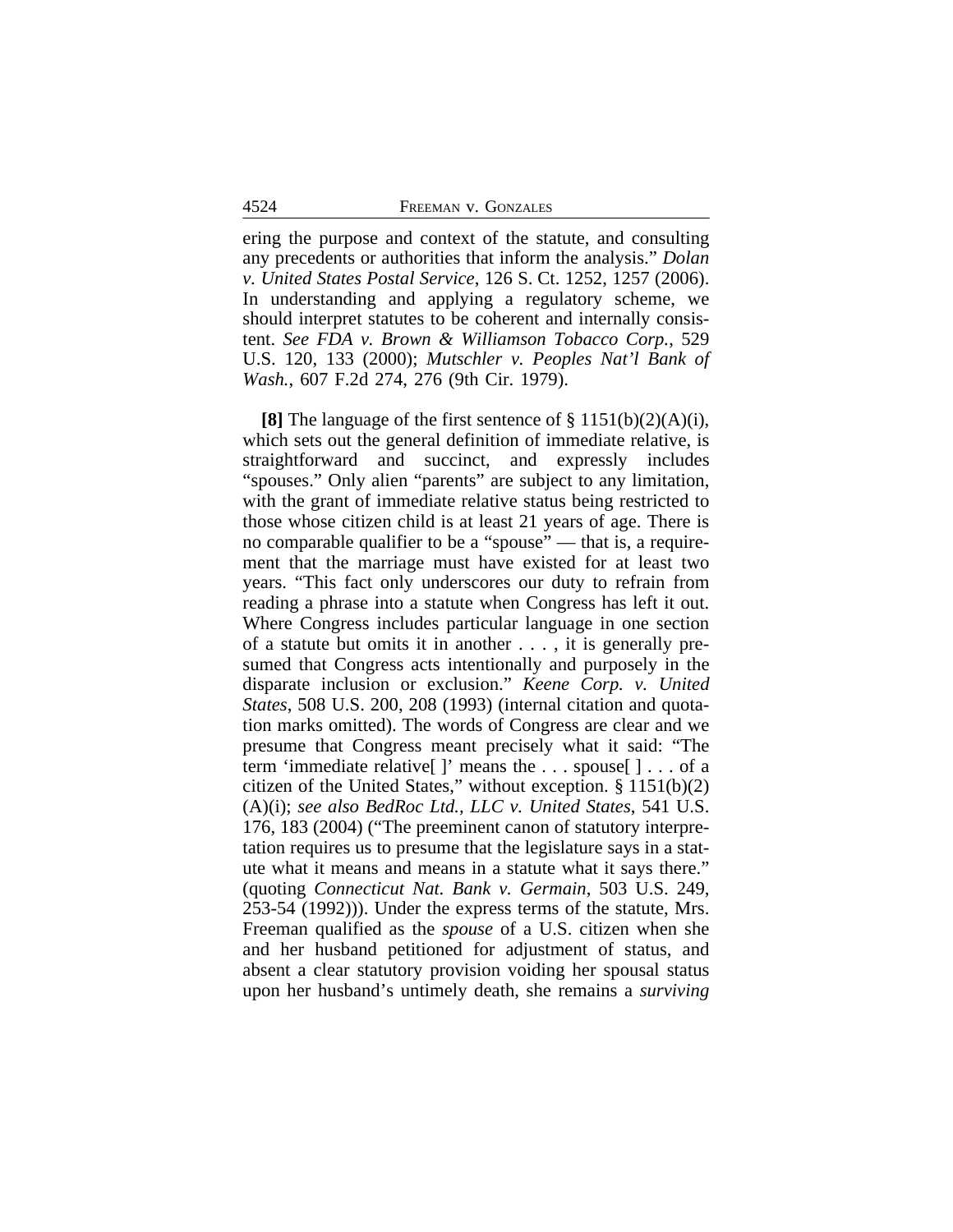| FREEMAN V. GONZALES |  | 4525 |
|---------------------|--|------|
|                     |  |      |

spouse. Neither the definition of immediate relative nor the text and structure of the adjustment of status regime provides support for the government's position that Mrs. Freeman should be stripped of her spousal status.

Before we address (and reject) the government's attempt to read the second sentence of  $\S 1151(b)(2)(A)(i)$  as implicitly importing a two-year requirement into the definition of spouse, we turn to the structure of the adjustment of status procedure that was initiated when the Freeman's filed their adjustment of status forms. The immigration statute provides that "[a]ny citizen of the United States claiming that an alien is entitled to . . . immediate relative status under section  $1151(b)(2)(A)(i)$  of this title may file a petition with the Attorney General for such classification."  $\S 1154(a)(1)(A)(i)$ . A citizen spouse is generally eligible, without exception, to file a petition on behalf of his alien spouse so long as the marriage was not fraudulent and the marriage was not entered into "while the alien was in exclusion, deportation, or removal proceedings, or judicial proceedings relating thereto." 8 C.F.R. § 204.2(a)(1)(ii) - (iii); *see also Dabaghian v. Civiletti*, 607 F.2d 868, 869 (9th Cir. 1979) ("If a marriage is not sham or fraudulent from its inception, it is valid for the purposes of determining eligibility for adjustment of status under § 245 of the [Immigration and Nationality] Act until it is legally dissolved."). The critical form the citizen spouse must file in order to seek re-classification of his alien spouse is the Form I-130, Petition for Alien Relative, establishing his citizenship and that the alien seeking adjustment is an immediate relative. *See* 8 C.F.R. § 204.1(a)(1). Along with the citizen's filing, the alien must file a Form I-485 seeking adjustment of status to that of lawful permanent resident, relying on the citizen's petition attesting to the alien's status as his spouse. *See* § 1255(a).**<sup>11</sup>** Upon submission of these two forms, no addi-

**<sup>11</sup>**Section 1255(a) provides

The status of an alien who was inspected and admitted or paroled into the United States . . . may be adjusted by the Attorney Gen-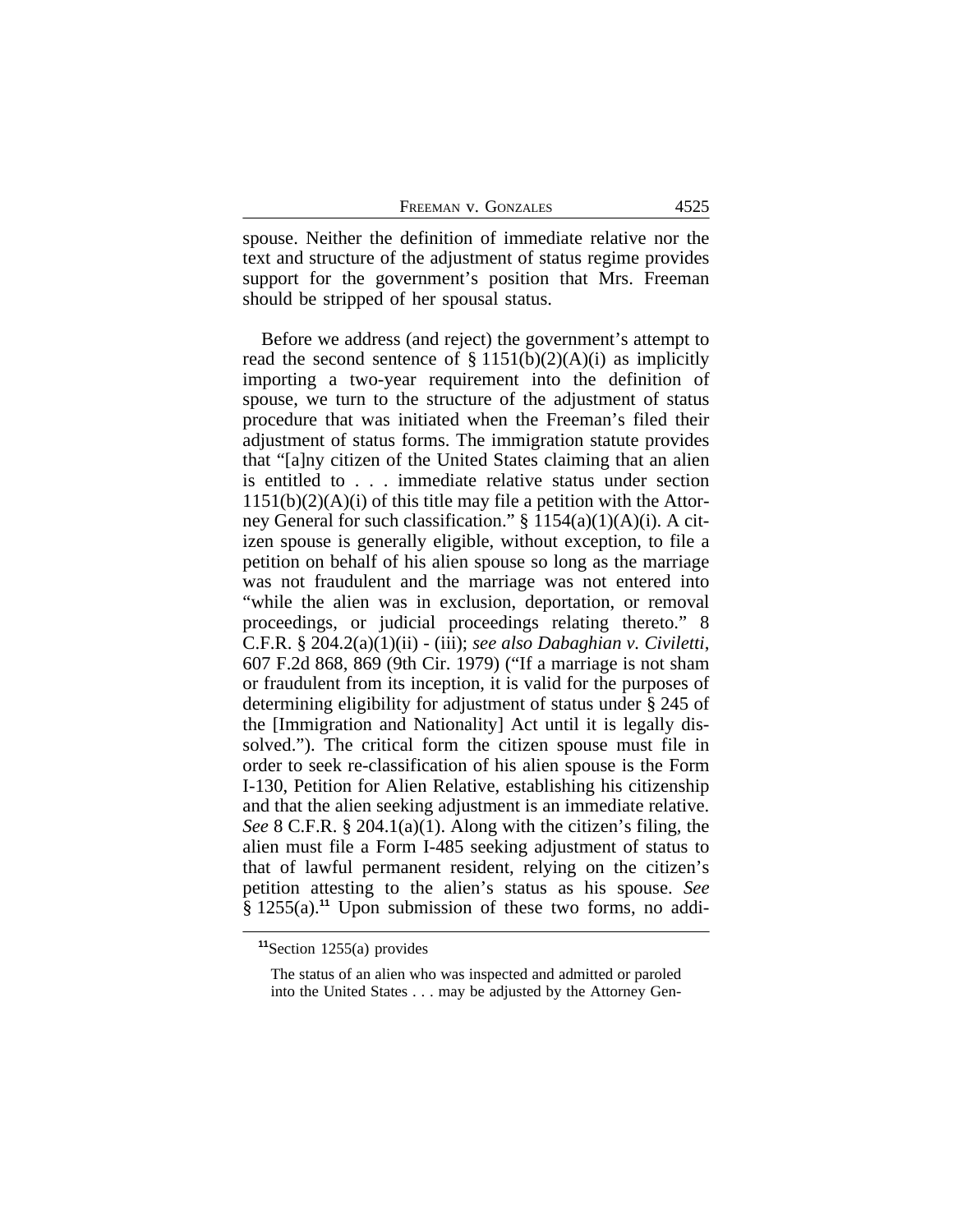tional forms are expected to be filed by the citizen and alien spouses.**<sup>12</sup>** The government points to nothing in this procedure suggesting that the properly filed forms are entirely voided upon the citizen petitioner's death.

It is undisputed that Mr. and Mrs. Freeman adequately followed this procedure and filed the necessary forms (I-130 and I-485), and that their marriage was neither a sham nor fraudulent. The government also tells us that, had DHS addressed the Freemans' application before Mr. Freeman died, the adjustment of status could have been granted even though they had not been married for two years. Nonetheless, by the time DHS did reach the petition Mrs. Freeman was a widow and, in DHS's view, no longer a spouse eligible for LPR status because her marriage did not meet a two-year requirement. The government infers this two-year requirement from the second sentence of  $\S 1151(b)(2)(A)(i)$ , which it reads as governing all cases where the immigration authorities have *not yet* adjudicated a widow's pending adjustment of status application. The government's position is that regardless of there being no two-year minimum to qualify either as a spouse for filing or for being granted an adjustment of status, if the citizen spouse dies short of a two-year marriage and before DHS has acted, his alien spouse's opportunity for adjustment of sta-

eral . . . to that of an alien lawfully admitted for permanent residence if (1) the alien makes an application for such adjustment, (2) the alien is eligible to receive an immigrant visa and is admissible to the United States for permanent residence, and (3) an immigrant visa is immediately available to him at the time his application is filed.

**<sup>12</sup>**We note that proper filing and approval of the forms do not themselves automatically entitle Mrs. Freeman to adjustment of status. Rather, "[w]hile an I-130 establishes eligibility for status, the Attorney General or in the context of deportation proceedings, the IJ — must still decide to accord the status." *Agyeman,* 296 F.3d at 879. Nonetheless, the purpose of our opinion here is to ensure that in making the decision to accord status, the immigration authorities are properly construing the law that they have the discretion to apply.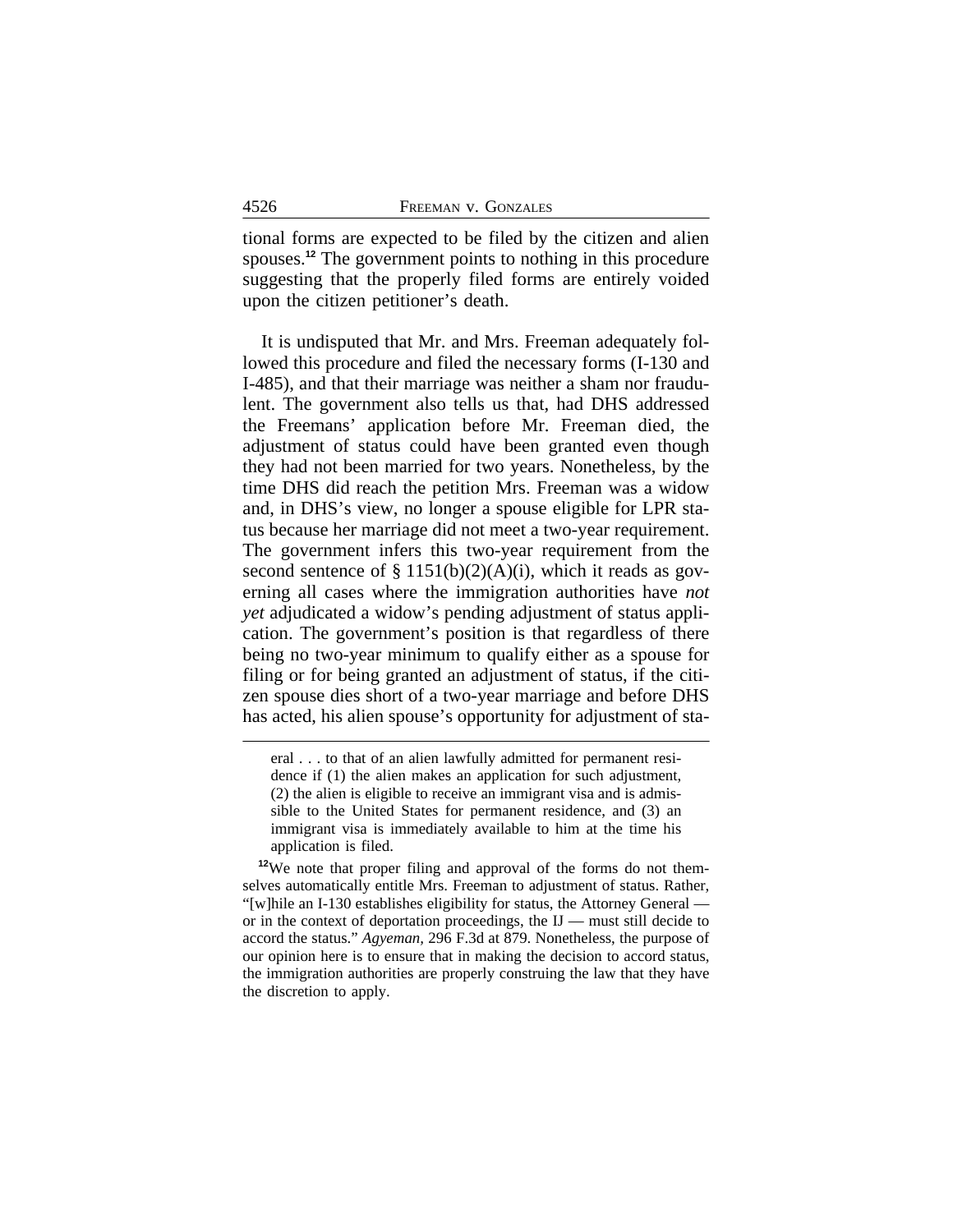FREEMAN V. GONZALES 4527

tus dies with him because the alien is no longer an immediate relative of a citizen.**13** We cannot accept this untenable interpretation. *Cf. Dabaghian*, 607 F.2d at 871 ("The word 'spouses' in  $\S [1151(b)(2)(A)(i)]$  includes the parties to all marriages that are legally valid and not sham. There is no exception for marriages that the INS thinks are 'factually dead' at the time of adjustment.").

The more logical and statutorily substantiated interpretation of the second sentence is that it applies to those aliens whose citizen spouses did not initiate an adjustment of status proceeding before they died, granting such surviving spouses a beneficial right to file an immediate relative petition even without a living citizen spouse to vouch for the fact of the marriage.**<sup>14</sup>** The immigration regulations discussing the process to adjust status comport with this reading and offer no support for the government's contention that alien spouses who have filed the necessary forms should have their spousal status voided upon the premature death of their citizen spouses.

8 C.F.R. §§ 204.1-2 lay out the framework for immediate relative petitions and support our conclusion. Sections  $204.1(a)(1)$  and  $204.2(a)$  address when "a United States citizen . . . may file a petition on behalf of a spouse," a procedure

<sup>&</sup>lt;sup>13</sup>The government has not pointed to anything in the immigration laws that gives the two-year anniversary such talismanic significance in this context. We recognize that  $\S 1227(a)(1)(G)$  creates a presumption of fraud where an alien spouse has received an adjustment of status (pursuant to an immediate relative petition made by the citizen spouse) prior to the twoyear anniversary of the marriage and the marriage is terminated within two-years of the alien becoming an LPR. However, the government does not argue that Mrs. Freeman's marriage was anything but legitimate.

**<sup>14</sup>**It is relevant that Congress introduced the two-year durational requirement for certain alien widows in a separate sentence of the statute. The "grammatical structure of th[is] statute" suggests that the second sentence "stands independent" of the first and does not qualify the general definition of spouse. *See United States v. Ron Pair Enterprises*, 489 U.S. 235, 241-42 (1989).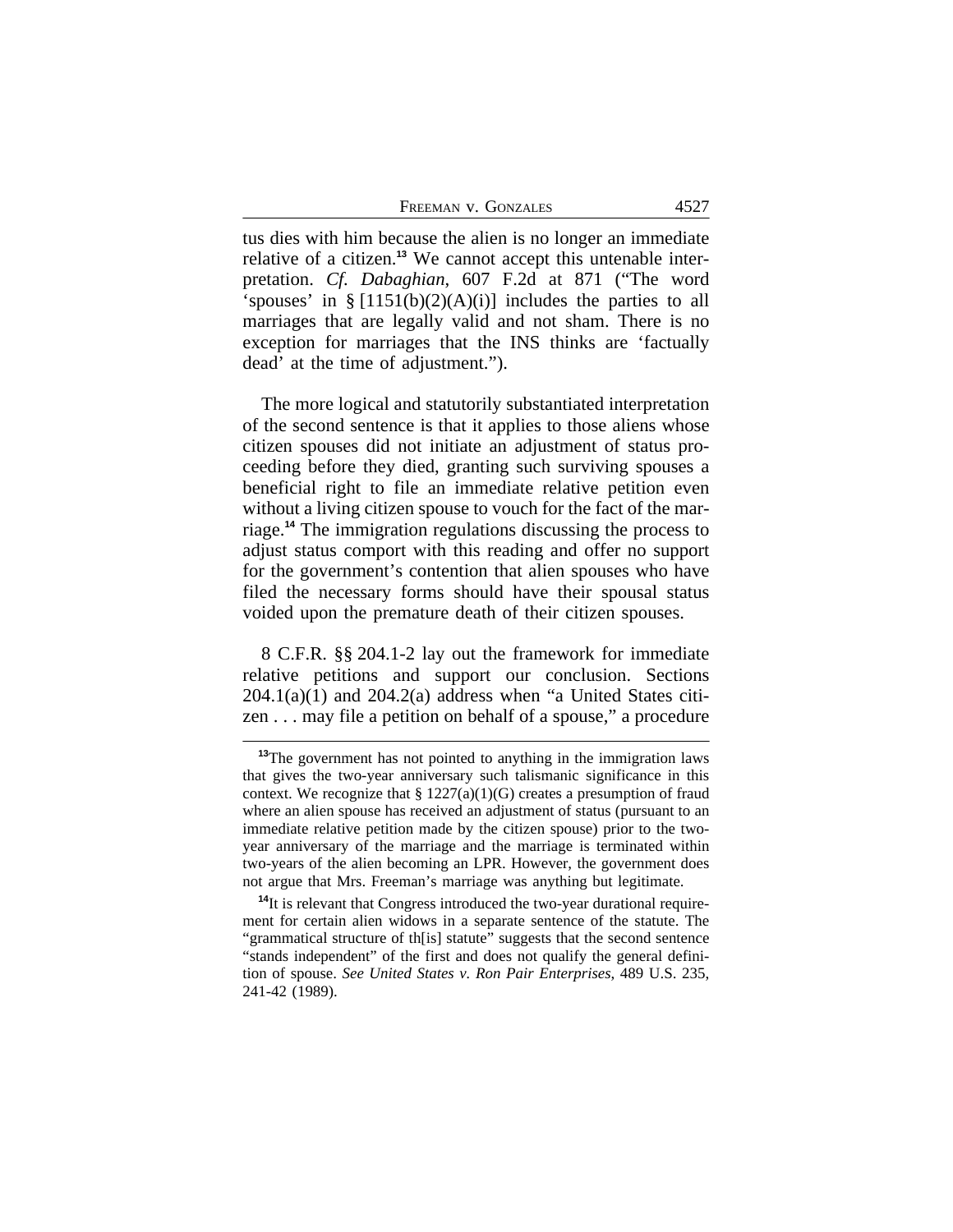the Freemans complied with here. On the other hand, sections  $204.1(a)(2)$  and  $204.2(b)$ , separately delineate when a "widow" or widower of a United States citizen *self-petitioning*" **<sup>15</sup>** "may file a petition and be classified as an immediate relative" (emphasis added), essentially tracking the second sentence of § 1151(b)(2)(A)(i).**<sup>16</sup>** The distinction the regulations draw between the rights of a citizen spouse to petition as compared to those of an alien widow to *self-petition* is consistent with a congressional intent to create two different processes, such that one or the other applies — either the citizen spouse petitions or, if he dies without doing so, the alien widow may do so.**<sup>17</sup>** There is no provision that the citizen spouse's pending petition (and consequently the alien spouse's immediate relative status) is voided on his death, requiring the widow to start over with her own self-petition.

Indeed, as noted above, the government concedes that it had the power to grant the Freemans' application prior to Mr.

**<sup>15</sup>**An alien "widow or widower of a United States citizen self-petitioning under section  $1154(a)(1)(A)(ii)$  of the Act as an immediate relative ... must file a Form I-360, Petition for Amerasian, Widow, or Special Immigrant." 8 C.F.R. § 204.1(a)(2). Because Mr. Freeman had already filed a Form I-130, as required by 8 C.F.R. § 204.1(a)(1), there was no reason for Mrs. Freeman to self-petition by filing an I-360.

**<sup>16</sup>**A widow or widower may self-petition for classification only if "she had been married for at least two years to a United States citizen," "the petition is filed within two years of the death of the citizen spouse," "the alien petitioner and the citizen spouse were not legally separated at the time of the citizen's death," and "the alien spouse has not remarried." 8 C.F.R.  $\S$ § 204.2(b)(i)-(iv).

**<sup>17</sup>**8 U.S.C. § 1154(a)(1)(A)(ii) states, "An alien spouse described in the second sentence of section 1151(b)(2)(A)(i) *also* may file a petition with the Attorney General under this subparagraph for classification of the alien (and the alien's children) under such section." (emphasis added.) The inclusion of the word "also" in this subsection, as compared to the right given to living citizen spouses in  $\S 1154(a)(1)(A)(i)$  (i.e., to file a petition on behalf of their alien spouse), further establishes that the right of selfpetition is given to a select group of alien widows as an *alternative* to their citizen spouse's I-130 filing.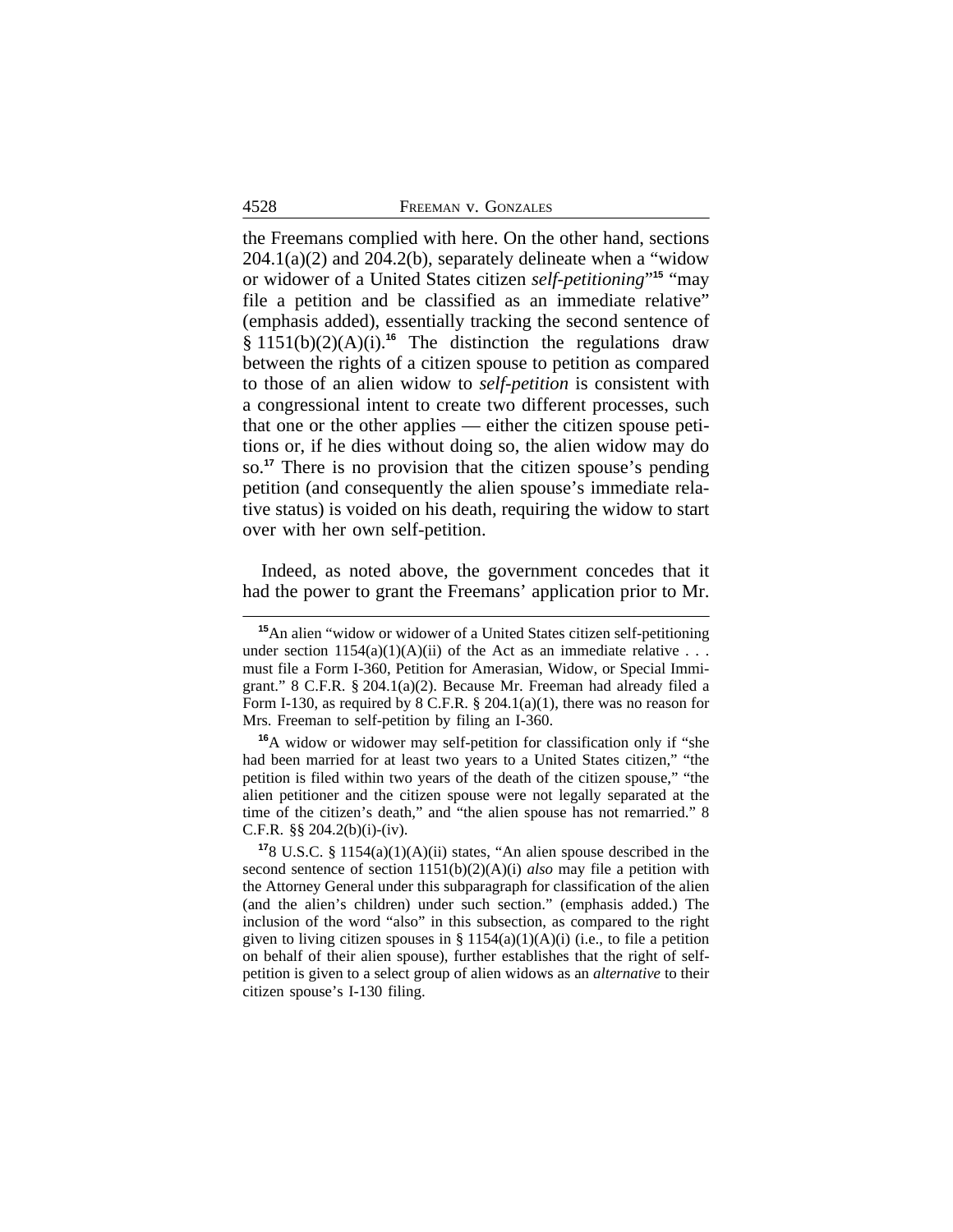| 4529<br>FREEMAN V. GONZALES |
|-----------------------------|
|-----------------------------|

Freeman's death (and the Freemans' second anniversary). Had it done so, Mrs. Freeman's LPR could not then have been voided by her husband's death, as the statute expressly states. *See* § 1186a(a), (b)(1) (providing that an alien spouse who receives permanent resident status as an immediate relative before the second anniversary of her qualifying marriage does so on a conditional basis, and if the Attorney General determines that prior to the second anniversary of the alien's obtaining status the alien's marriage "has been judicially annulled or terminated, *other than through the death of a spouse*," the Attorney General "shall terminate the permanent resident status of the alien." (emphasis added)). This is compelling evidence that Congress did not intend its provision for a widow's self-petition for adjustment of status to have an implicit collateral consequence of terminating a spouse's already pending petition — particularly when the effect would be to foreclose a grieving widow from any adjustment at all "through the death of [her] spouse."

**[9]** Read cohesively, as they must be, the immigration laws — and § 1151 in particular — provide varying rights depending on the procedures employed and requirements fulfilled by those seeking an adjustment of status, and say nothing of voiding the pending application properly filed by Mrs. Freeman and her late husband. Section 1151's definition of immediate relative includes those spouses, like Mrs. Freeman, whose citizen spouses have filed Form I-130. When the citizen spouse dies *after* he has filed Form I-130 and otherwise satisfied the necessary requirements, the duration of the marriage is of no consequence (unless DHS finds the marriage to be a sham or otherwise fraudulent), and the surviving alien spouse remains a qualified immediate relative. However, when a citizen spouse dies *before* initiating an adjustment of status proceeding on behalf of his alien spouse, Congress has — in the second sentence of  $\S 1151(b)(2)(A)(i)$  — granted the survivor a qualified right to self-petition on her own behalf. In the self-petition context, Congress required a minimum two-year marriage as well as a filing within two years of her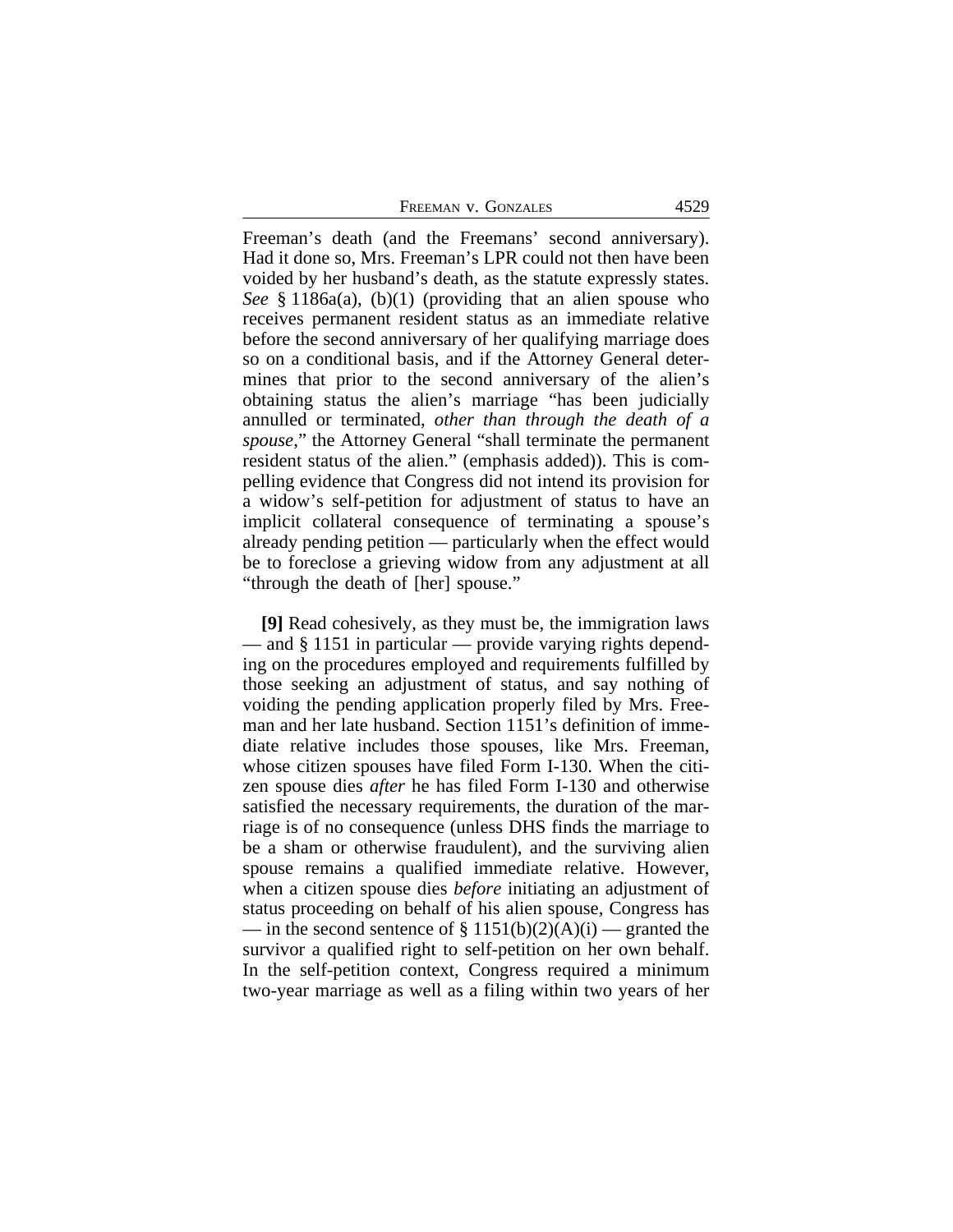husband's death.**18** This interpretation harmonizes and is consistent with the language and structure of the statute and related provisions of the immigration law. *See Cook Inlet Native Ass'n v. Bowen*, 810 F.2d 1471, 1474 (9th Cir. 1987) ("The words of a statute should be harmonized internally and with each other to the extent possible.").

Mrs. Freeman "completed all the formalities required for an adjustment of [her] status, . . . but the immigration authorities had, through no fault of [her or her husband's], failed as yet to act on [her husband's] petition." *Benslimane v. Gonzales*, 430 F.3d 828, 832 (7th Cir. 2005); *see also INS v. Miranda*, 459 U.S. 14, 15 (1982) (per curiam) ("Section 245(a) of the Immigration and Nationality Act conditions the granting of permanent resident status to an alien on the immediate availability of an immigrant visa. [The citizen spouse's] petition, if approved, would have satisfied this condition."). It is understandable that the immigration authorities may require a considerable amount of time to process the many applications that come before them; however, an alien's status as a qualified spouse should not turn on whether DHS happens to reach a pending application before the citizen spouse happens to die. *See Clinton v. New York*, 524 U.S. 417, 429 (1998) ("Acceptance of the government's . . . reading . . . would produce an absurd and unjust result which Congress could not have intended.") (internal citation and quotation marks omitted).

## **IV. CONCLUSION**

**[10]** The government's attempt to apply the VWP's nocontest clause to Mrs. Freeman's adjustment of status proceeding and its contention that her spousal status was stripped by her husband's untimely death are "contrary to congressio-

**<sup>18</sup>**Congress could rationally have wanted some objective evidence of a valid marriage in the case of a widow whose citizen spouse had taken no action to adjust her status during his lifetime.